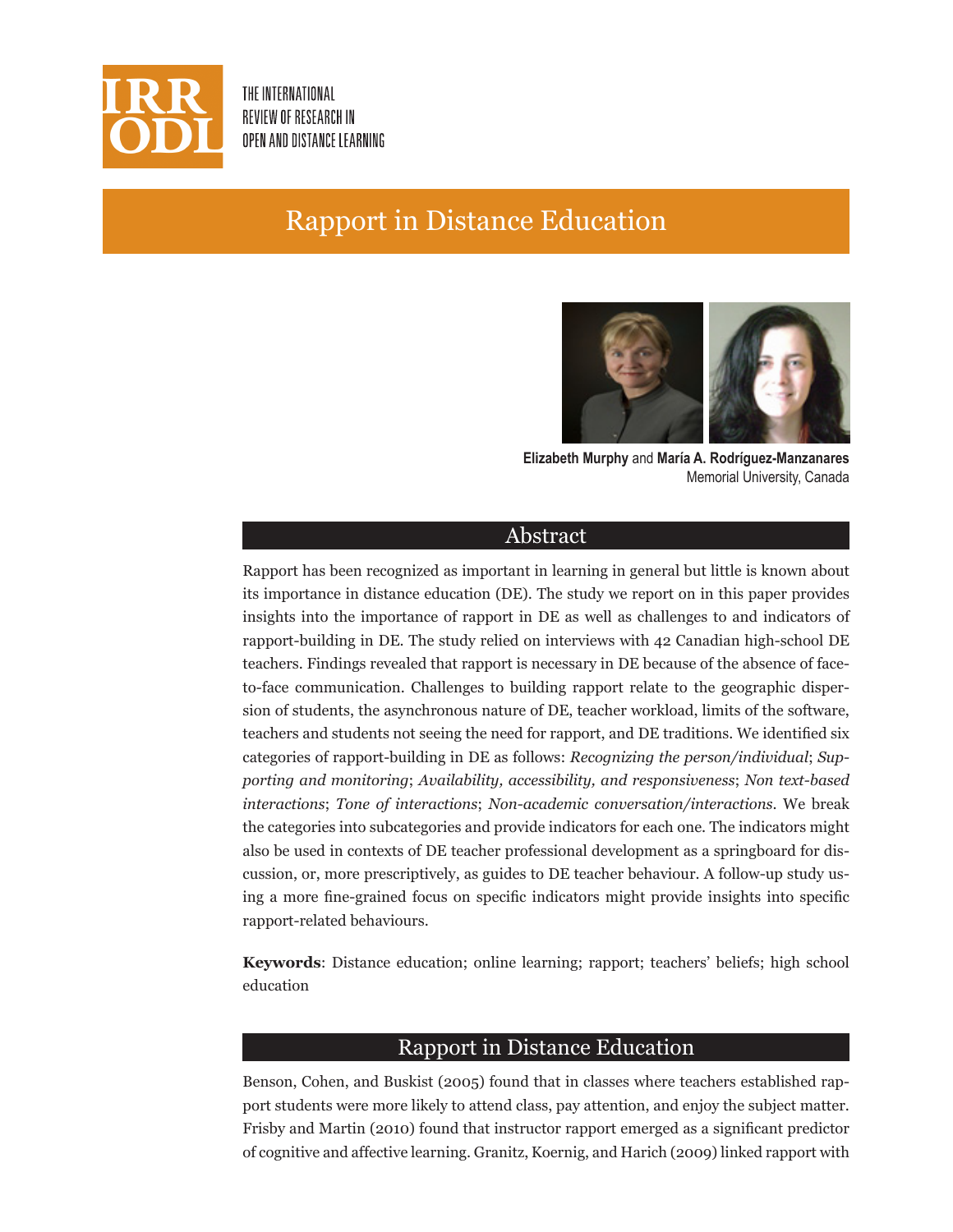enhanced learning, attention, motivation, attendance, and involvement for students. For faculty, they linked rapport with more rewarding teaching and higher ratings/evaluations. Not surprisingly, given these outcomes, the authors concluded that "one of the key traits of a master teacher is the ability to foster student rapport" (p. 52).

Rapport, defined as harmonious interactions between teachers and students (Bernieri, 1998) or a relationship with mutual understanding and satisfactory communication (Carey, Hamilton, & Shanklin, 1986), is identified as important in the literature. However, that literature is primarily concerned with learning in face-to-face contexts. What about rapport in a context of distance education (DE)? Is rapport-building important or even possible in DE? In a Canadian study of high-school DE, Murphy and Rodríguez-Manzanares (2008a) found that the absence of "body language and visual presence as mediators requires eteachers [DE teachers] to find new ways of interacting and building rapport" (p. 1061). The authors contrasted the spontaneous, informal, daily interactions in the physical classroom with the situation in the DE classroom. In the former setting, teachers can easily build rapport. In the latter, the authors argued, "rapport building must be premeditated, consciously promoted and can only be achieved with more work" (p. 1068).

In spite of its importance and compared to other classroom variables, little is known about rapport. Studies conducted on the construct have not necessarily focused on educational contexts (e.g., Gremler & Gwinner, 2000; Macintosh, 2009a, 2009b). Not surprisingly, it remains, therefore, a "relatively new variable to be considered in the educational setting" (Frisby & Martin, 2010, p.160). In a context of DE, even less is known about the construct, its importance, how it might be built, and what it might look like. The psychology literature includes some attempts to identify indicators or evidence of rapport; however, these attempts have all been in contexts of face-to-face interactions (e.g., Bernieri, Gillis, Davis, & Grahe, 1996; Miles, Nind, & Macrae, 2009). In this paper, we report on a study that probed teachers' beliefs about rapport in a context of DE. Specifically, we report on its importance, challenges to rapport-building, and indicators of rapport in DE. We begin by examining how rapport has been conceptualized in the literature.

## Rapport in the Literature

Rapport is a dyadic phenomenon (Altman, 1990), experienced only in interaction between individuals, and not a personality trait (Tickle-Degnen & Rosenthal, 1990). It is therefore a mutual phenomenon characterized by mutual attentiveness (Tickle-Dengen & Rosenthal, 1990), mutual respect (Kyriacou, 2009), mutual openness (Granitz et al., 2009), mutual attention (Hall, Roter, Blanch, & Frankel, 2009), and mutual understanding (Carey et al., 1988). The mutual attention, however, must be positive or harmonious in nature.

Tickle-Dengen and Rosenthal (1990) argue that rapport would not be present when the attentiveness is negative. Therefore, rapport involves harmonious understanding (Kyriacou, 2009), harmonious interactions (Bernieri, 1998), and harmonious relations (Gremler & Gwinner, 2000; Spencer-Oatey, 2000). It involves being "on the same wave length" (Berni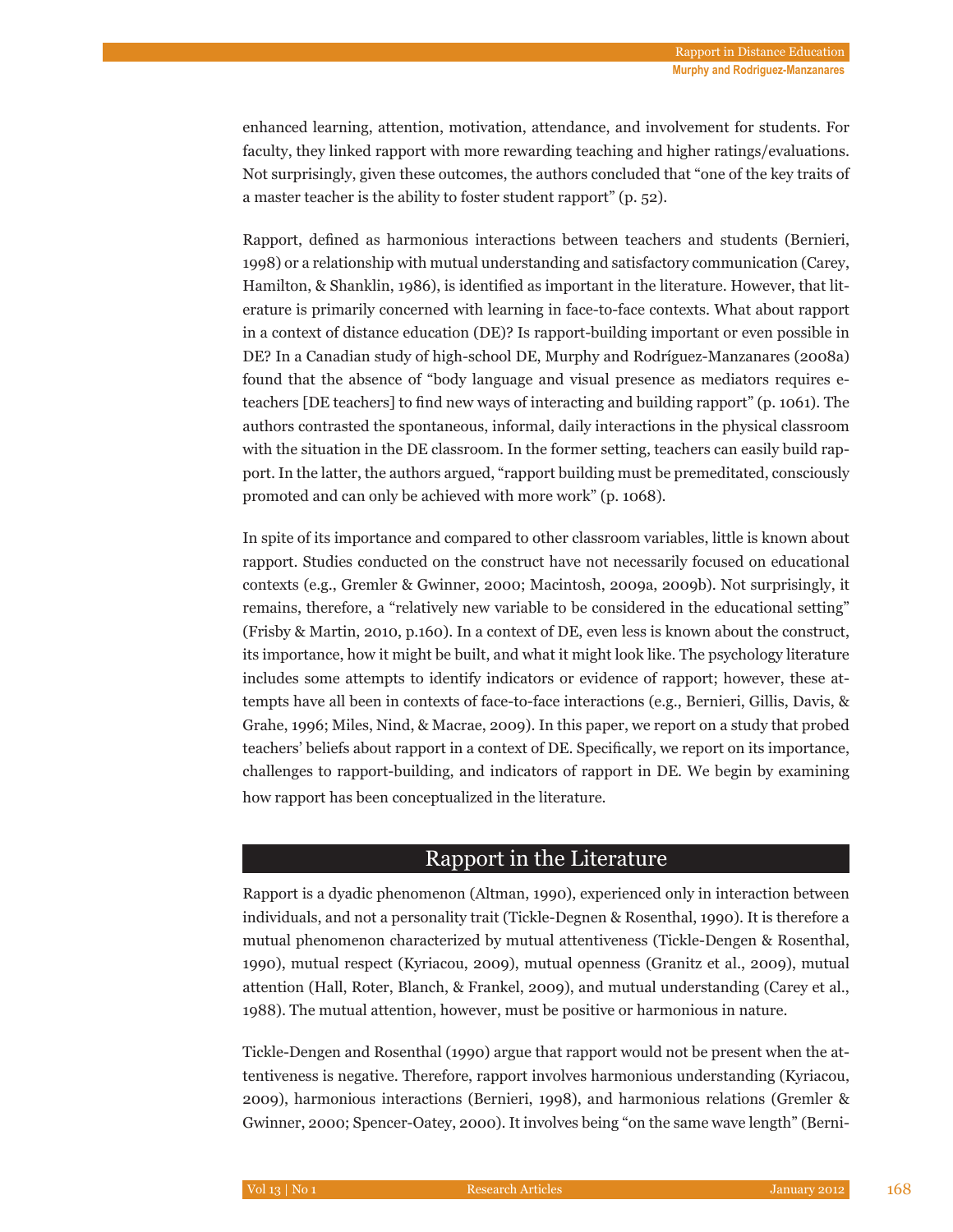eri, 1988) or clicking (Tickle-Dengen & Rosenthal, 1990).

Coordination is another element in rapport. According to Tickle-Dengen and Rosenthal (1990), coordination refers to balance and regularity in the mutual attentiveness; however, the coordinated movements of individuals on a crosswalk do not imply rapport. "Smooth and efficient interactional coordination" (p. 288) occurs when individuals know one another and are able to adopt one another's perspective. In a study of rapport between medical students and patients, Hall et al. (2009) defined rapport as "a relationship that was pleasant and engaging, a high degree of liking or positive affect, mutual attention, harmonious relation, easy/smooth communication, and/or symmetry and synchrony in the interaction" (p. 324).

Figure 1 presents the elements of rapport as articulated in our summary of the literature.



*Figure 1*. The elements of rapport.

# Indicators of Rapport

The next step after defining rapport and identifying its elements is to identify how it might manifest itself or be operationalized in terms of behaviours such as coordinated movements or interactional synchrony (Bernieri, 1988), matched body language (Marks, 1994), matched voice tone and gestures (Nickels, Everett, & Klein, 1983), behavioural and posture sharing, mimicry or mirroring (Gillis, Bernieri, & Wooten, 1995; Granitz et al., 2009; Lakin & Chartrand, 2003; Shapiro, 1989). Tickle-Dengen and Rosenthal (1990) paid particular attention to nonverbal behaviour as a key element in creating rapport. They referred to spatial configurations and "bodily postures" as attentiveness correlates of rapport and behaviours such as smiling and head nodding as positivity correlates, while the coordination correlates would be behaviours such as "postural mirroring and interactional synchrony" (p. 290).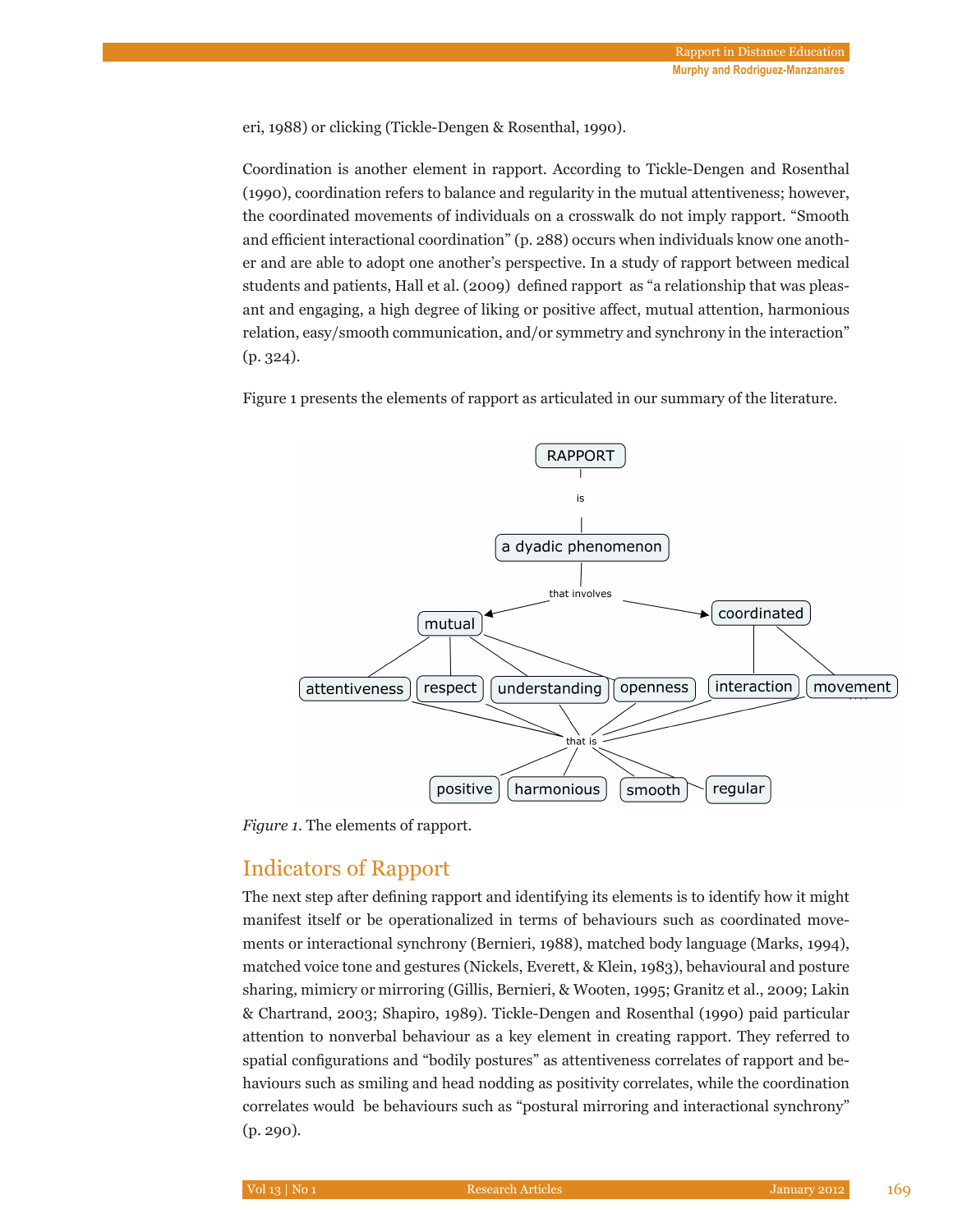Kyriacou (2009) discussed rapport from the perspective of classroom effectiveness, arguing that effective classrooms are task-oriented but are also characterized by "mutual respect and rapport" (p. 115). Rapport involves care for the students' progress and mutual respect for students as learners and as individuals. Indicators of mutual respect include tailoring learning to students' needs; monitoring progress and giving help patiently and constructively; giving praise; and "dealing with lack of progress in a concerned manner" (p. 116). Respect through treating students as individuals (independent of school) contributes to good rapport. Social conversation and remarks such as "Anyone go to the match on Saturday?" (p. 117) are also indicators of rapport.

Granitz et al. (2009) identified three categories of what they referred to as "antecedents of rapport." These are: approach, personality, and homophily. The category of approach includes being available to answer questions; providing guidance, feedback, support, help and praise for good work; accessibility, responsiveness, and openness (e.g., providing a home telephone number). It includes mutual openness and disclosure, understanding the student as a person, and recognizing differences between teachers and students. The category of approach also involves creation of trust through fulfillment of contracts and promises and through consistent and predictable behaviours; respect and courtesy; not psychologically threatening students by talking down to them; listening; paying attention; showing patience; and taking time with students. This latter element of rapport also includes showing interest in student success and helping and encouraging them to succeed. In addition, it involves being honest and transparent, showing students one's human side, admitting faults and mistakes, exerting an effort, and expecting effort from students.

Personality factors related to rapport include caring, bonding, showing concern and empathy, and avoiding favouritism. Rapport includes creating a positive, friendly, cooperative environment, using humour, and understanding students' needs. Homophily relates to sharing values, attitudes, social style, beliefs, and behavioural mimicry. It involves engaging in self-disclosure and posture sharing or similarity in movement (Granitz et al., 2009).

# Indicators of Rapport in Distance Education

The previous section identified indicators of rapport in general and in education in particular. This section focuses specifically on identifying indicators of rapport in a context of DE. There has been limited attention in the literature thus far pertaining to the types of behaviours that might be indicative of rapport in that context. Stock (2010) considered rapport in a context of staff-patron interactions in a reference library. He noted that in an online context because of the absence of voice and nonverbal behaviour, paying attention to factors such as "the length of the patron's sentence and level of formality and writing a response in approximately the same style" can help build rapport (pp. 48-49). He also argued that in cases where the phone is used voice plays an important role in building rapport especially when aspects such as tempo and volume are matched.

Jones, Warren, and Robertson (2009) studied rapport in a context of online text-based communication in a 3D online learning environment (OLE). Rapport elements in messages were indicated by the following: reporting on or requesting information on personal infor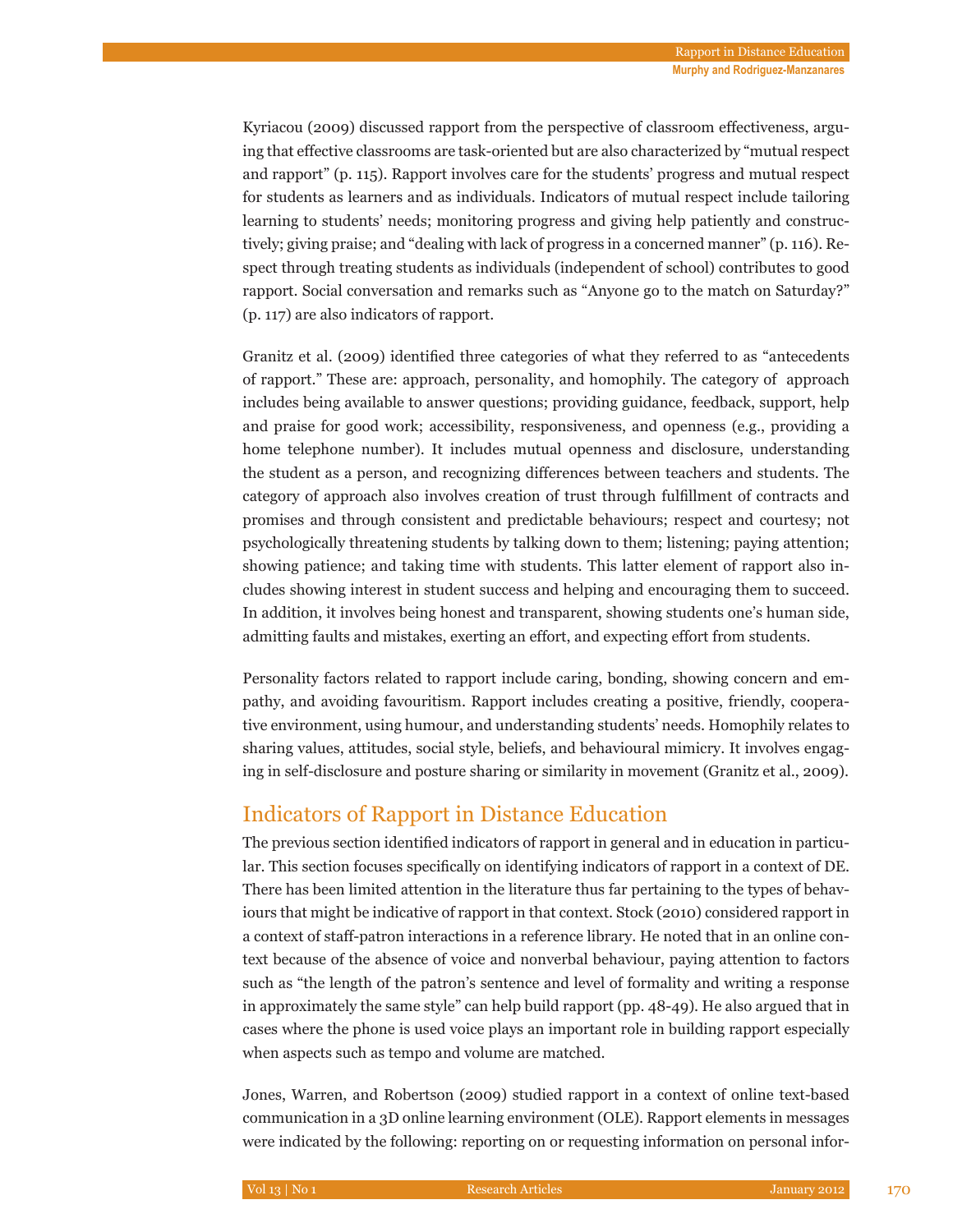mation, ideas, opinions, and emotions. Thanking, complaining, apologizing, or engaging in personal discussions were also considered as indicators of rapport. The authors concluded that the earlier weeks in a course represent a critical period for the type of student interaction that will lead to rapport. In particular, face-to face meetings early in the course help develop a critical communication mass that positively supports the development of rapport. The visual nature of a 3D OLE (with hand gestures, facial expressions) supports more naturalistic communication similar to that of face-to-face interactions.

In a study of 15 high-school DE teachers, Murphy and Rodríguez-Manzanares (2008a, 2008b) found that because of a lack of visual cues and physical presence in this form of learning teachers compensated by deliberate rapport-building. Teachers described their compensatory strategies such as having students' photographs and keeping track of information related to their preferences and extracurricular activities. Other strategies included providing constant and immediate feedback, sharing personal information, engaging in non-course related, off-task chat, getting to know students socially, ensuring that communication is comfortable, making personal contacts, and using technologies such as instant messaging with which students are comfortable.

# Summary of Rapport Indicators

In Table 1, we synthesize and categorize the indicators of rapport as articulated in the literature in general and in the DE literature specifically. We have grouped like indicators and provided labels in italics.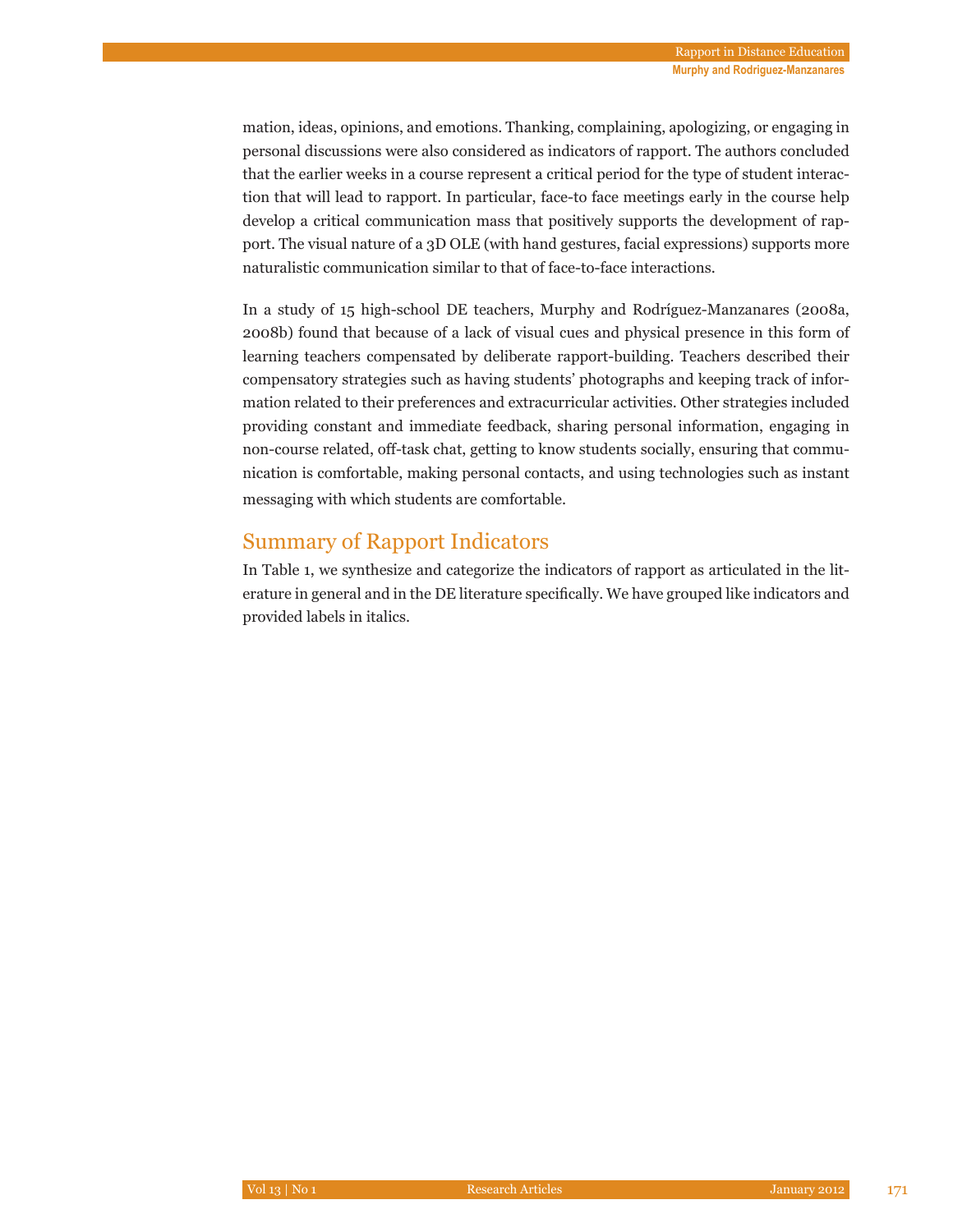### Table 1

#### *Summary of Rapport Indicators in the Literature*

| Disclosure, honesty and respect                                 | Supporting and monitoring                                                     |
|-----------------------------------------------------------------|-------------------------------------------------------------------------------|
| Being open, honest, and transparent                             | Showing care for and monitoring students'<br>progress                         |
| Showing students one's human side                               | Tailoring learning to students' needs                                         |
| Admitting faults and mistakes                                   | Providing guidance, feedback, support, help                                   |
| Talking freely                                                  | Giving praise for good work                                                   |
| Engaging in self-disclosure<br>Thanking, apologizing            | Giving help patiently and constructively                                      |
|                                                                 | Dealing with lack of progress in a concerned                                  |
| Sharing personal information                                    | manner                                                                        |
| Creating trust through fulfillment of contracts<br>and promises | Showing patience with students<br>Exerting and expecting effort from students |
| Not psychologically threatening students by                     |                                                                               |
| talking down to them                                            | Listening and paying attention                                                |
| Showing consistent and predictable behaviours                   | Showing interest in student success                                           |
|                                                                 | Helping and encouraging them to succeed                                       |
|                                                                 | Creating a positive, friendly, cooperative envi-<br>ronment                   |

| Recognizing the person/individual                                                                                        | Sharing, mirroring, mimicking, matching                      |
|--------------------------------------------------------------------------------------------------------------------------|--------------------------------------------------------------|
| Understanding the student as a person                                                                                    | Being "on the same wave length"                              |
| Recognizing differences                                                                                                  | Adopting each other's perspective.                           |
| Avoiding favouritism                                                                                                     | Behavioural and postural sharing, mirroring,<br>and mimicry  |
| Reporting on or requesting personal informa-<br>tion, ideas, opinions, and emotions                                      | Writing a response in the same style                         |
| Engaging in personal discussions                                                                                         | Matching body language, gestures, voice tempo,<br>and volume |
| Keeping track of students' photos and informa-<br>tion related to their preferences and extra-cur-<br>ricular activities | Smiling and head nodding                                     |
| <b>Making personal contacts</b>                                                                                          | Sharing values, attitudes, social style, beliefs             |
|                                                                                                                          |                                                              |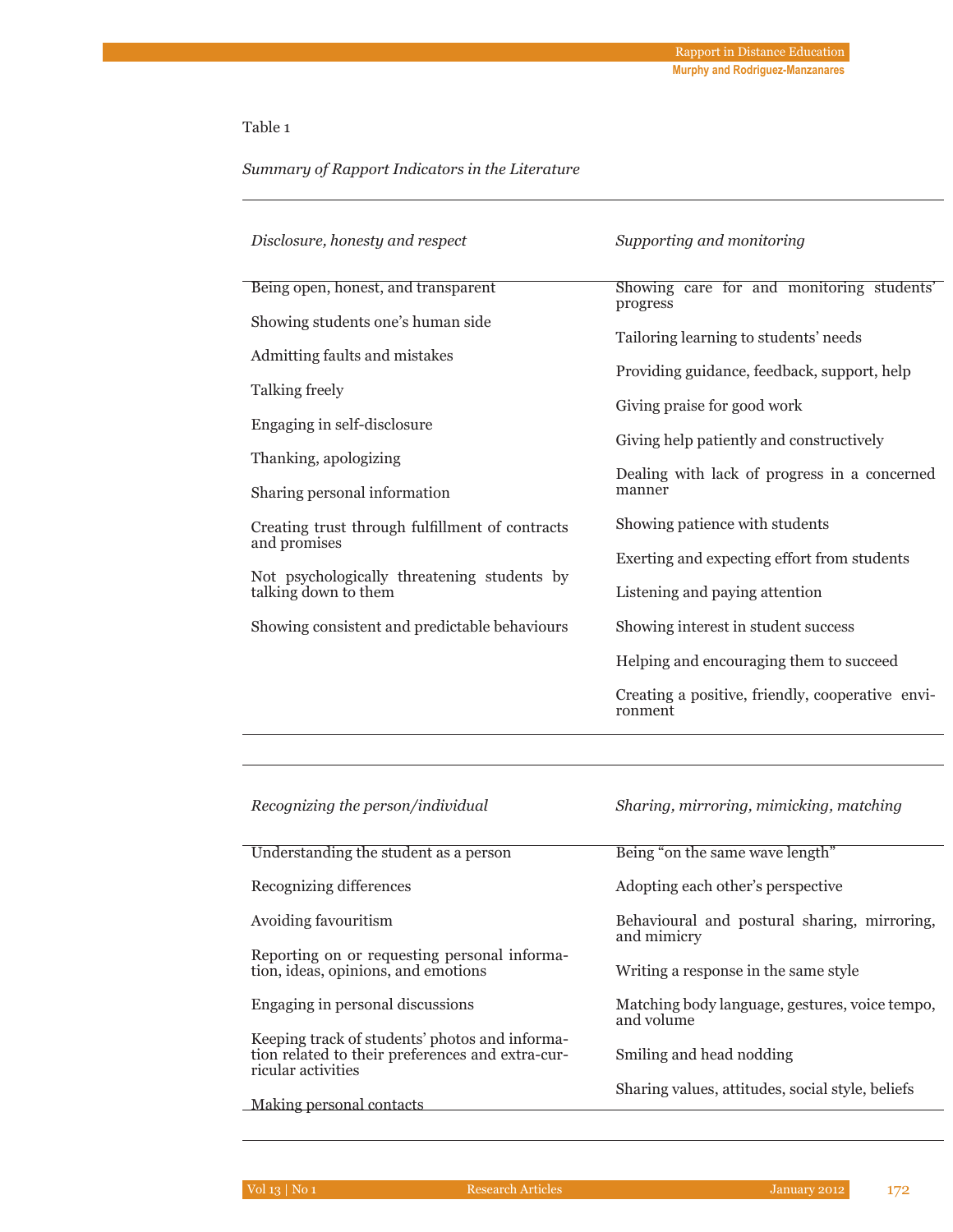| Interacting socially                          | Availability, accessibility, and responsiveness                                     |
|-----------------------------------------------|-------------------------------------------------------------------------------------|
| Engaging in social conversation               | Being available to answer questions                                                 |
| Engaging in non-course related, off-task chat | Being accessible                                                                    |
| Getting to know students socially             | Being responsive                                                                    |
| Using humour                                  | Providing constant and immediate feedback                                           |
|                                               |                                                                                     |
| Caring and bonding                            | Communicating effectively                                                           |
| Being caring                                  | Ensuring that communication is comfortable,<br>easy/smooth                          |
| <b>Bonding</b>                                |                                                                                     |
| Showing concern                               | Using technologies such as instant messaging<br>with which students are comfortable |
| Showing empathy and an understanding of stu-  |                                                                                     |

dents' needs

### Method

The previous section of this paper focused on indicators of rapport in the literature. The limited attention in the literature to indicators of rapport specifically for DE provided the motivation for this study. In addition, our purpose was to identify why rapport was important in DE and what challenges might be associated with rapport-building in DE. To achieve these three objectives, we interviewed 42 Canadian high-school teachers. It was beyond the scope of the study to observe rapport in DE (i.e., to identify how these 42 teachers actually engage in rapport-building in their courses). Our focus was on teachers' beliefs or personal theories (Fox, 1983; Siedentop, 1991) related to rapport in DE.

# Recruitment of Participants and Ethics Procedures

The first step in recruitment of participants involved identifying organizations delivering DE high-school courses in Canada. Different models of the provision of high-school DE exist in different regions. For this reason, we identified a variety of organizations such as school districts and virtual schools. For each organization, we identified a contact person or persons in order to request permission to recruit teachers for the study. These organizations included, for example, virtual school principals as well as individuals working for provincial departments of education or school districts. For the organizations that replied to our call for participation, we then proceeded to contact individual teachers by sending them a consent form and a letter inviting them to participate in the study.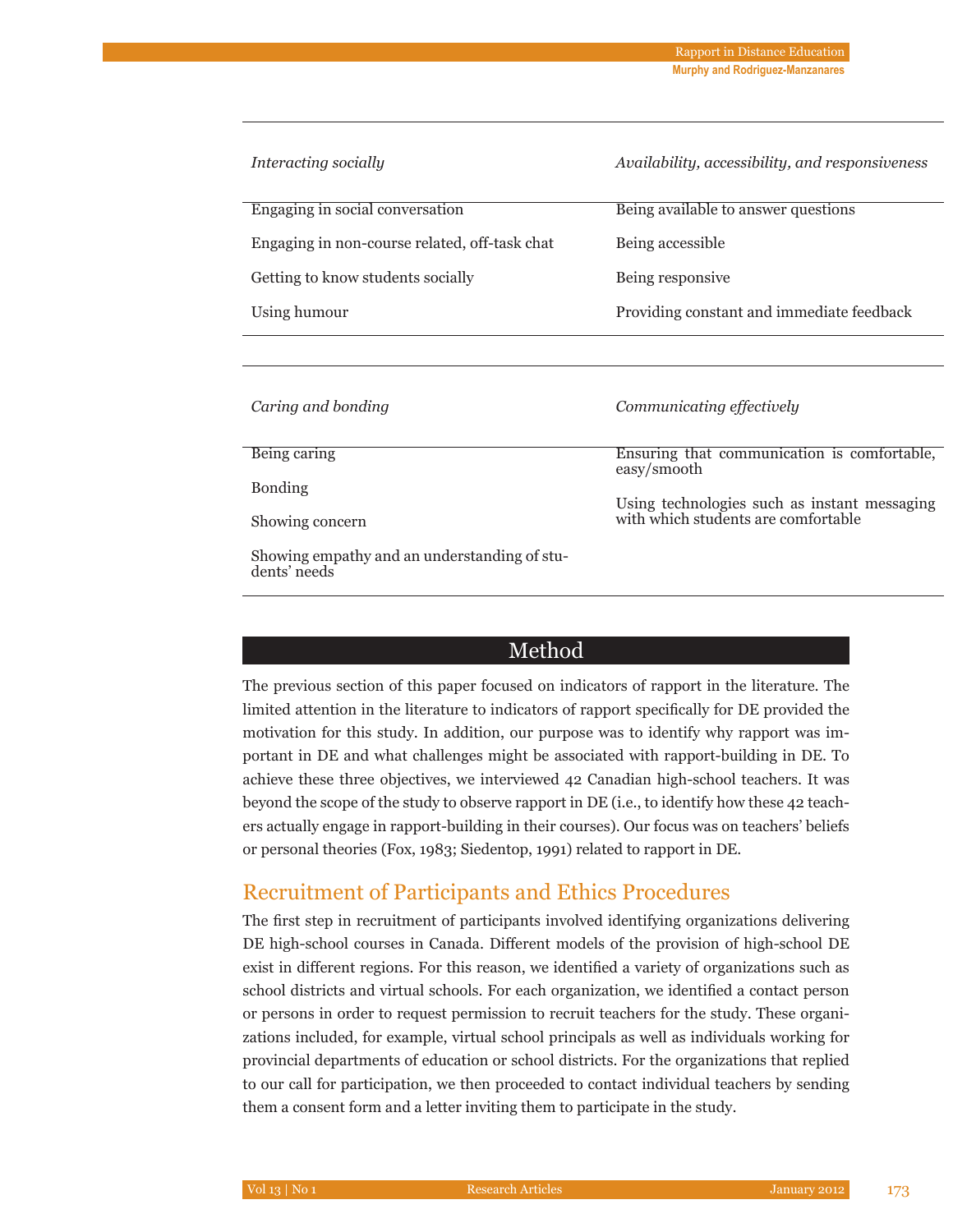# Participants

Forty-two DE teachers who returned consent forms were included in the study. They worked in 14 organizations located in the provinces of British Columbia, Alberta, Saskatchewan, Manitoba, Ontario, Quebec, New Brunswick, and Nova Scotia. The number of teachers affiliated with any one of the 14 organizations ranged from one to six. All the teachers worked for a single organization, except for one who taught for two organizations. While 19 teachers reported to a principal either in their online school or in the school where they taught their face-to-face classes, one teacher reported to the principals of the schools in which the students were registered for face-to-face classes. One teacher was working both as a principal and a teacher. The remaining 21 teachers reported directly to a coordinator of DE for an area greater than a single school. For seven of these teachers, the coordinator worked for the school board, while six reported to an individual employed by the provincial Department or Ministry of Education. Eight teachers stated that they reported to one or more individuals employed by different institutions at a variety of levels.

# Data Collection

We conducted individual one-hour, audio-taped telephone interviews over a two-month period. Interviews were semistructured (Patton, 2002). The advantage of semistructured interviews is that they allow the researcher "to respond to the situation at hand, to the emerging worldview of the respondent, and to new ideas on the topic" (Merriam, 2009, p. 90). We used probing to gain further insight into participants' beliefs about rapport in their DE courses. As King and Horrocks (2010) observed, stronger probing may be needed in telephone than in face-to-face interviews. In the absence of visual cues, probing allows the researcher to resolve ambiguities in communication in qualitative telephone interview studies. In addition, probing can be useful when conducting telephone interviews because participants might need to be "encourage[d] to open up if their responses are becoming too 'factual' in tone" (p. 83).

We asked three questions to the teachers:

- 1. Is building rapport important in DE?
- 2. What are the challenges related to promoting rapport in DE?
- 3. In what ways do you build rapport between yourself and students in DE?

# Data Analysis

We began by transcribing the interviews. We then gathered the interview segments on rapport and unitized them (Miles & Huberman, 1994) by breaking the text of the transcripts down into units of meaning, containing one identifiable idea (Aviv, 2001). Rather than looking, for example, at "a word, a sentence, or a section" (Marshall, 1981, p. 396), the focus was on searching for logical units or "chunks of meaning" (p. 396) coming out of the data. We labelled each segment of text that formed a unit of meaning. Analysis proceeded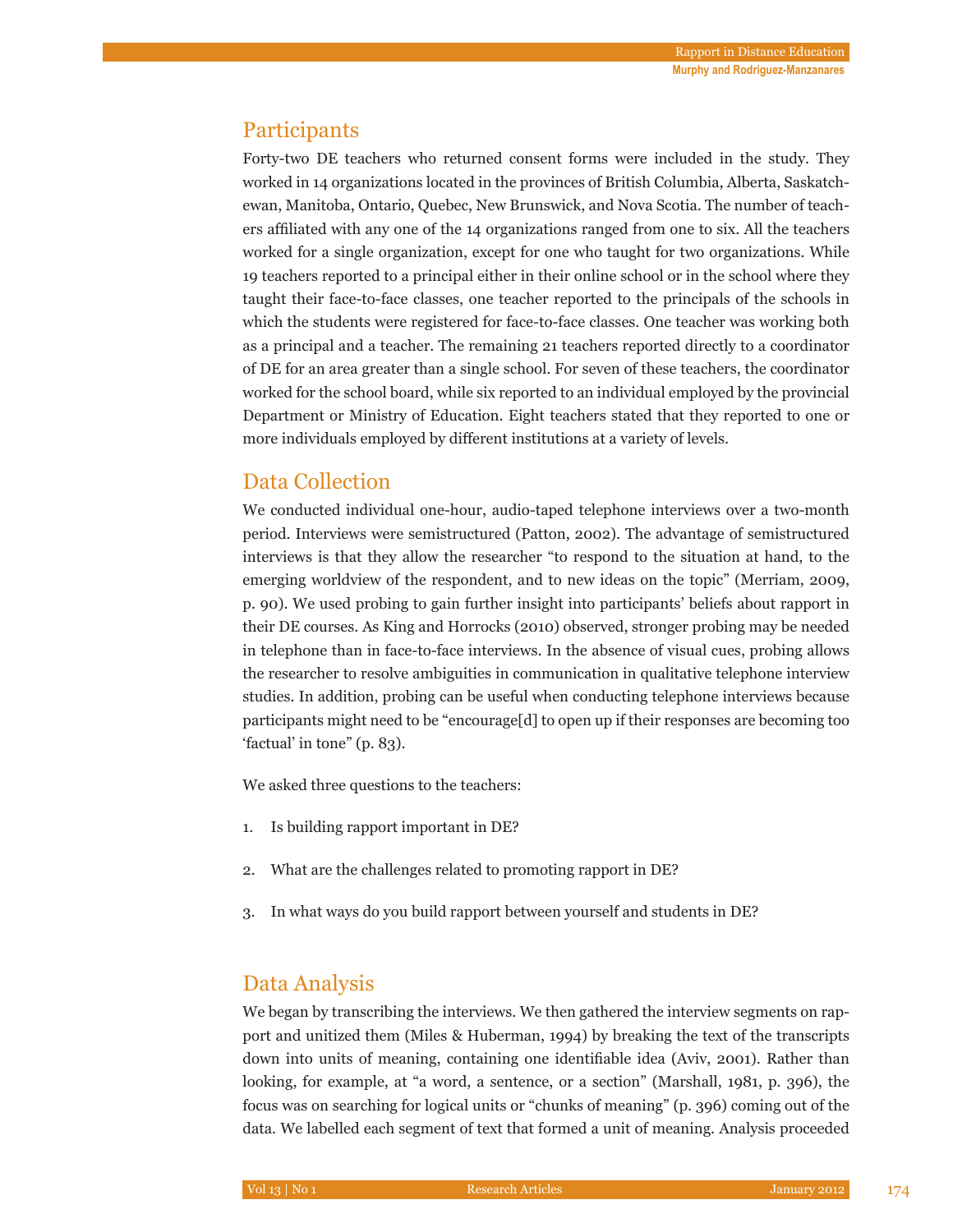by identifying thematically similar units across the data (Lee & Fielding, 2004). The regularities identified revealed patterns that we sorted into categories (Patton, 2002).

### Findings

We present the findings in three sets. The first set consists of responses to the first question, which asked teachers if it was important to build rapport in DE. The second set groups responses to the question about challenges related to building rapport in DE. The third set of findings related to rapport-building between teachers and students. Based on our analysis of the interview transcripts, we grouped approaches to rapport-building into six categories. We broke the categories into subcategories and provided indicators for each.

## The Importance of Rapport in Distance Education

Teachers emphasized that rapport is necessary because in DE there isn't face-to-face communication. It is important to "establish some sort of personal connection;" otherwise, it is like teaching "a bunch of little computers." Getting to know students individually is important and that includes knowing "how they think, how they work, what their personalities are, what they can handle, what they can't handle."

Having an idea of a given student's situation is important because, for example, "a student might be… a single parent, who has a young child, and that gives us a better understanding of why they are delaying in providing some answers." Another might have a parent who is terminally ill. The student could have an emotional disorder. Rapport is required "because we [teachers] have to treat each individual student in a different manner." As well, "the more contact that you have with the student and the more familiar you are with them, the more they contact you regularly, the greater the chance of their success."

# Challenges to Rapport-Building in Distance Education

Some teachers noted that building rapport with DE students can be more challenging, especially when students are scattered across the province or when they are not together at the same time, or working on their assignments outside of office hours. As one teacher commented: "I can't say that I've really… established a rapport among students."

Rapport can be difficult to establish, not only because of the distances created by geography, but also because of the way the courses are designed and the limits of the software: "For example, Moodle doesn't have a built-in synchronous tool. It's essentially an asynchronous tool." The workload may also present obstacles to a teacher's engagement in rapport, as the following remark illustrates: "… we have some students who could keep you on the phone for an hour at a time, but, unfortunately you have to attend to more than one student, so… I try to limit [discussion] to academic questions." In other cases, teachers may not see the need for or value of rapport: "Building rapport in a social sense is not something that's happening right now, nor would I say it is something that is really essential to having the students benefit in an educational sense from the course."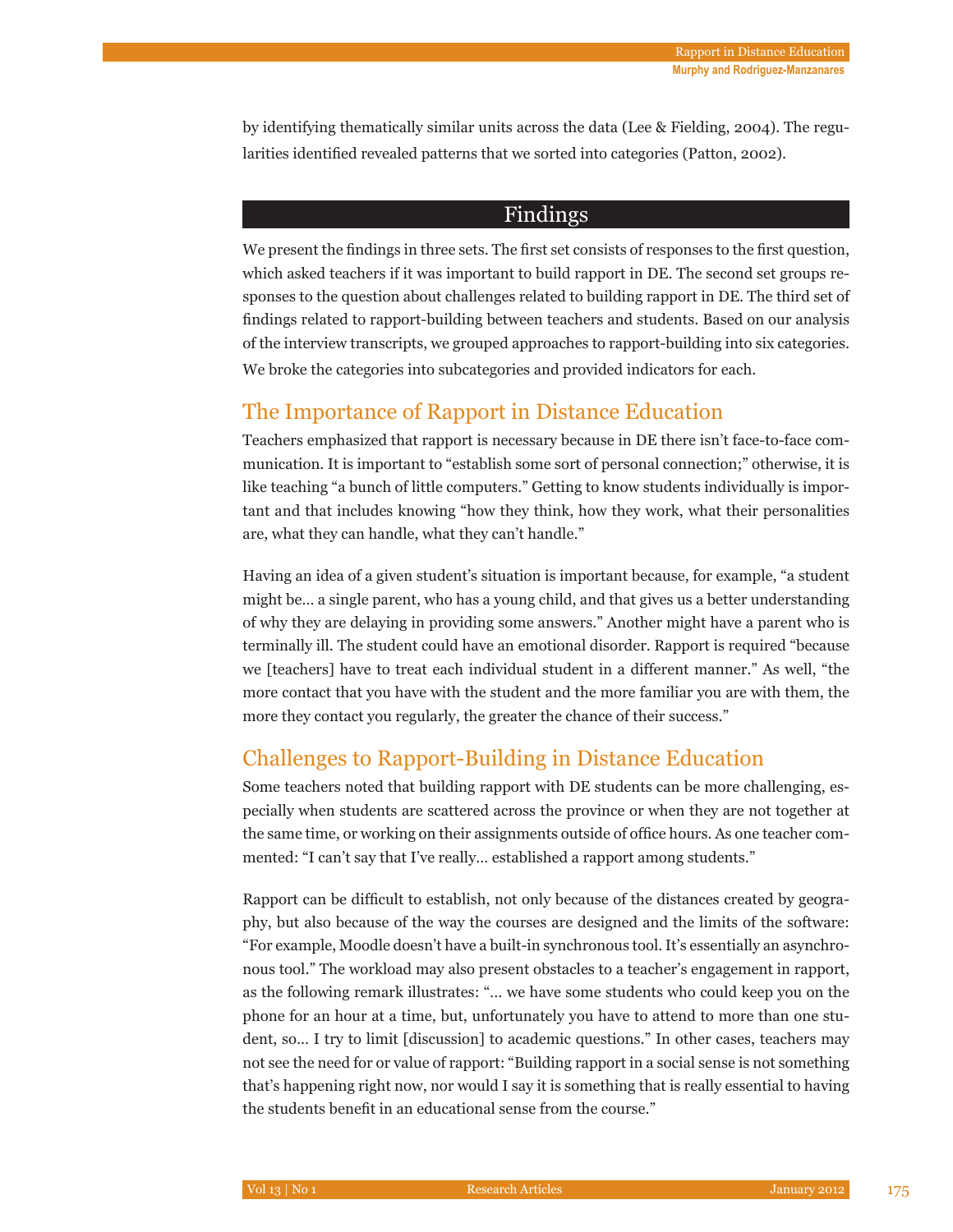Compared to the face-to-face student who is "there partly by obligation," the DE student is there by his or her "own free will." As a result, some DE students "don't want to have any interactions. They're just getting through it because they have to get through it." Some DE students may not want to be contacted. "They just want to get in, get this course done, and get out." One teacher described his own challenges with trying to build rapport:

> There are literally children that [sic] send in emails with just attachments; they don't give any email responses, they don't write comments, they don't write questions. And I send back to them things like: received and read, great job, great work, and I make comments… and I receive no response. I have no sense of them as people…. it's their decision to decide whether they want to contribute to the other side of this kind of banter… if they don't, that's fine. I would feel really awkward sending an email to a kid who was being very business-like saying "Hey, let's chat! How do you feel?"

Another teacher cautioned about how in an online environment, attempts to build rapport might backfire:

> …you have to be very careful what you say: you might be trying to make a joke with a student, but if you don't know their sense of humour, they don't see it as a joke … because you don't know what kind of day they're having or what kind of situation they're in.

Other obstacles to rapport-building relate to traditions of DE. In the following comment, one of the participants explained how past practices with DE in his province may inhibit attempts to build rapport:

> …the people who took distance education in the olden days did so without any contact with the teacher. They received their lessons in the mail, and they completed them, and they mailed them back... there was no chatter at all with the teacher. And so that perception is still out there, and some students who take online courses believe that they're not supposed to contact the teacher, even though we… keep telling them, 'Now, please, phone whenever you have a question or need assistance or anything like that.'

In spite of these challenges related to rapport-building in DE, teachers nonetheless identified numerous indicators of rapport-building in this context. These are described in the next section.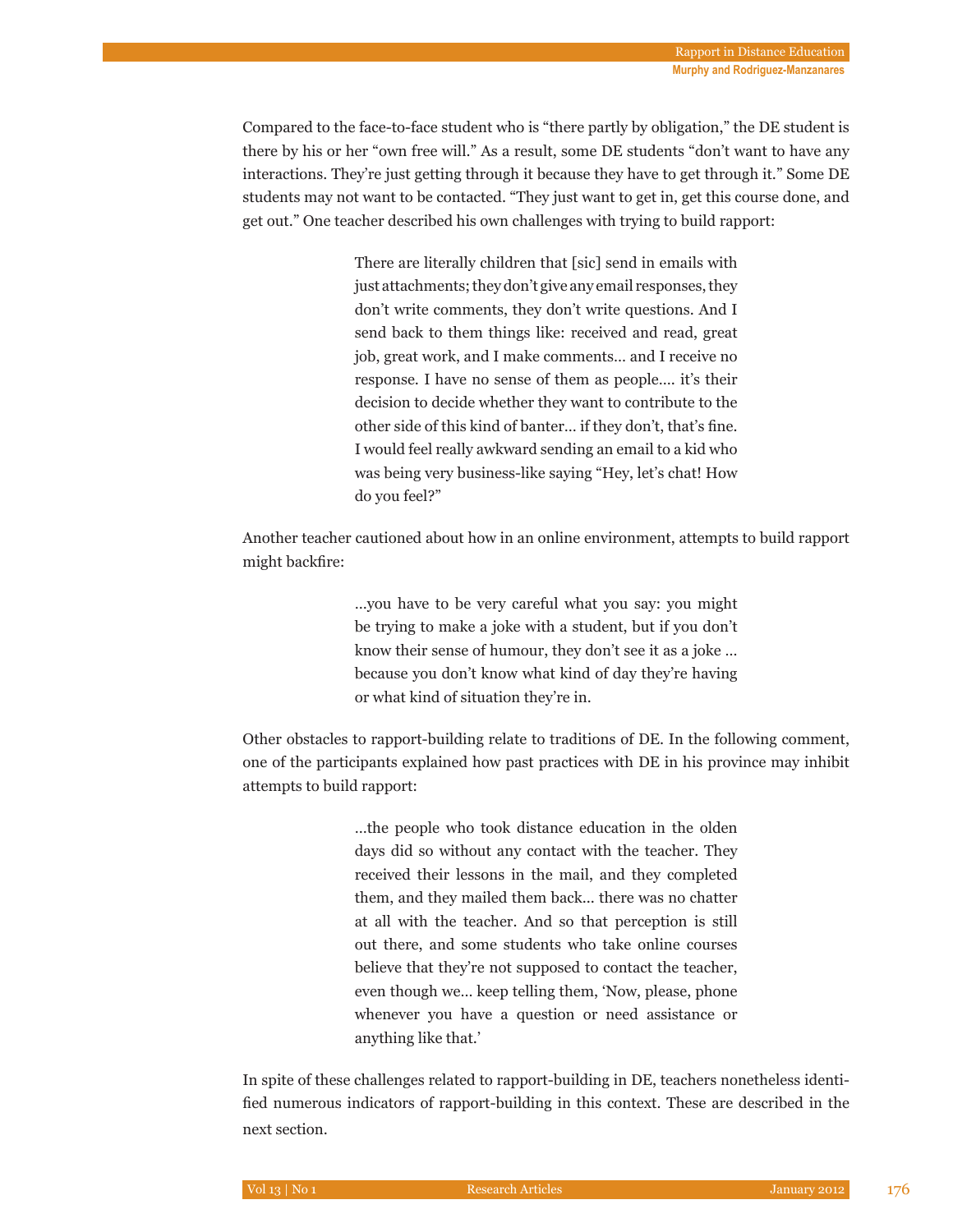# Indicators of Rapport in Distance Education

Our analysis of the transcript of interviews with the 42 teachers revealed six categories of rapport-building as follows: Recognizing the person/individual; Supporting and monitoring; Availability, accessibility, and responsiveness; Non text-based interactions; Tone of interactions; Non-academic conversation/interactions. We broke the categories into subcategories and provided indicators for each. The indicators use as much as possible the actual words of interviewees. We summarized the categories and subcategories in Table 2.

### Table 2

*Summary of Categories and Subcategories*

| Categories                                      | Subcategories                          |
|-------------------------------------------------|----------------------------------------|
| Recognizing the person/individual               | Eliciting personal information         |
|                                                 | <b>Expressing personality</b>          |
|                                                 | Acknowledging the person               |
| Supporting and monitoring                       | Supporting and monitoring              |
|                                                 | Praising                               |
|                                                 | Providing feedback                     |
| Availability, accessibility, and responsiveness | Being available                        |
|                                                 | Responding quickly                     |
| Non text-based interactions                     | Hearing each other                     |
|                                                 | Seeing each other                      |
|                                                 | Interacting in real-time, face-to-face |
| Tone of interactions                            | Being friendly                         |
|                                                 | Being humorous                         |
|                                                 | Being respectful and honest            |
| Non-academic conversation/interactions          | Conversing socially                    |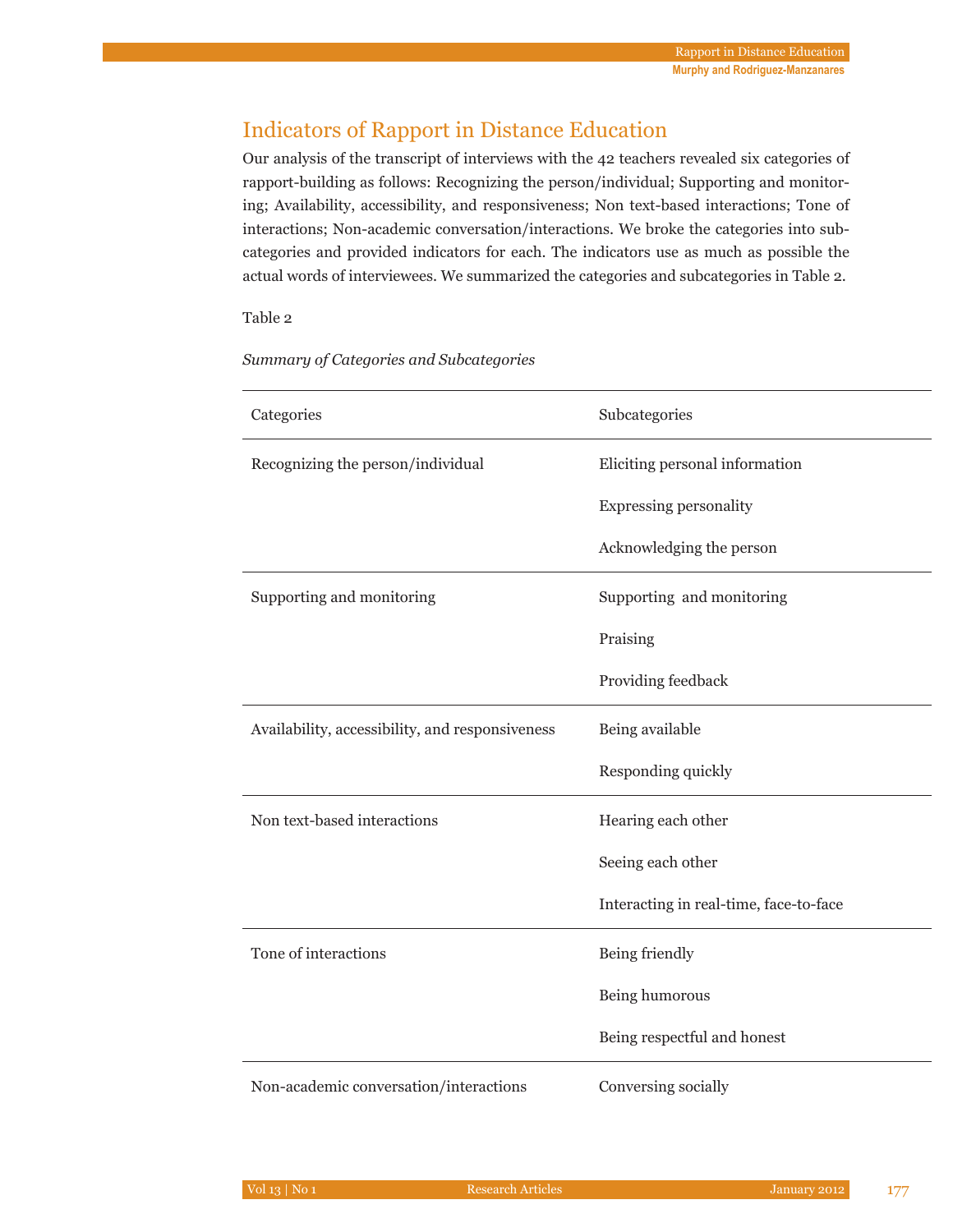### Showing care and concern

The indicators of rapport included in the category of *Recognizing the person/individual* focus on the individual or person, beyond the academic setting. The indicators relate to eliciting and acknowledging aspects of students' personality, interests, hobbies, pastimes, and future plans. They also include teachers' disclosure of personal information. We summarize the subcategories and their indicators in Table 3.

### Table 3

| Subcategory                       | Indicator                                                                                                                                                                                                       |
|-----------------------------------|-----------------------------------------------------------------------------------------------------------------------------------------------------------------------------------------------------------------|
| Eliciting personal<br>information | Setting up profiles or homepages at the beginning of the course where stu-<br>dents post pictures of themselves and answers to questions related to personal<br>interests, such as the type of music they like. |
|                                   | Using chat to learn the attitudes, temperaments, and likes and dislikes of stu-<br>dents.                                                                                                                       |
|                                   | Encouraging students to write about their personal interests.                                                                                                                                                   |
|                                   | Finding out at the beginning of the year students' interests and likes, then ask-<br>ing questions about them later, e.g., "Hey, how did your volleyball game go?"                                              |
|                                   | At the very beginning of the course, using a 10-question assignment that elicits<br>information from the student.                                                                                               |
|                                   | Finding out some personal information early on so that you can build on that<br>as you go through the course.                                                                                                   |
|                                   | Getting students to tell a little bit about themselves, what brought them to<br>online learning, what their interests, hobbies and pastimes are, and what they<br>plan to do after graduation, etc.             |
|                                   | Having students use a course café to introduce themselves and their interests,<br>and why they are taking the given course.                                                                                     |
|                                   | Getting to know who students are, chatting about what their future ambitions<br>are, and what they are planning on doing after graduation.                                                                      |

### *Category: Recognizing the Person/Individual*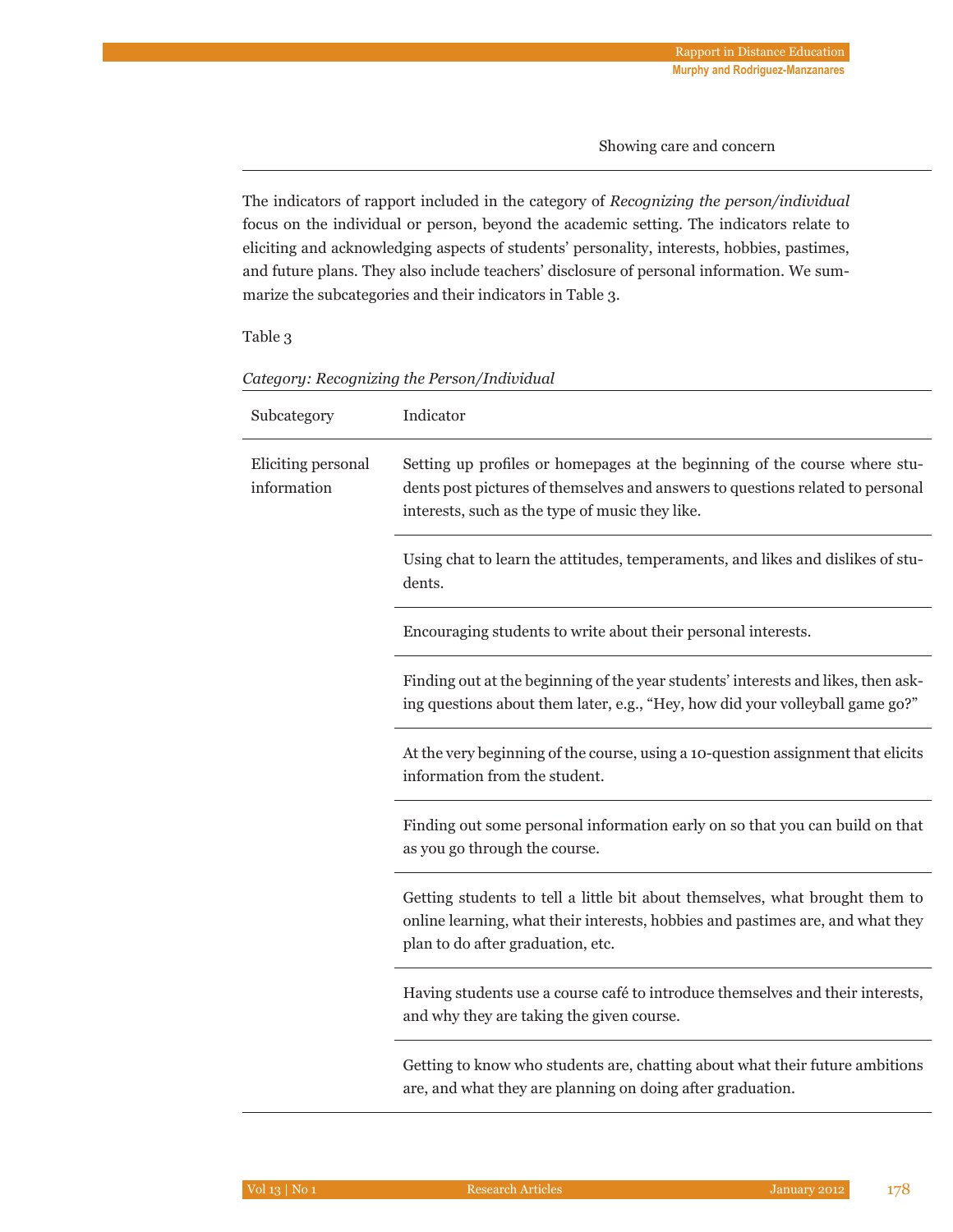| Expressing person-<br>ality | Having students choose the colours and the fonts to represent their personali-<br>ties.                                                                                                                        |  |
|-----------------------------|----------------------------------------------------------------------------------------------------------------------------------------------------------------------------------------------------------------|--|
|                             | Letting the teacher's personality come through as much as possible.                                                                                                                                            |  |
|                             | Having students and teachers post discussion messages about themselves.                                                                                                                                        |  |
|                             | Having teachers create their own profile page.                                                                                                                                                                 |  |
|                             | Teachers disclosing certain amounts of personal information about them-<br>selves, such as interests and hobbies, so that students feel like they know them<br>a little bit.                                   |  |
|                             | Personalizing the welcome pages to the courses.                                                                                                                                                                |  |
| Acknowledging the           | Noticing personal things about students.                                                                                                                                                                       |  |
| person                      | Engaging students at a personal level outside the course.                                                                                                                                                      |  |
|                             | Using chat to establish some sort of relationship outside of the academic set-<br>ting and getting to know a bit more about students personally.                                                               |  |
|                             | Sending personalized emails and comments specific to a student in order to<br>acknowledge the person.                                                                                                          |  |
|                             | Making connections, so that each time students contact the teacher, the teach-<br>er can look them up in the file and say, "Oh, yeah, this is that student," so they<br>are able to continue the relationship. |  |

Unlike the previous category, which focuses on personal attention, the category *Supporting and monitoring* relates more specifically to the academic aspects of the teacher's interactions with students. The category groups indicators that refer to the teacher's efforts to ensure that students remain on track and on task. The category also includes attention to the affective component of learning in terms of reducing or preventing students' frustration or discouragement. We summarize this category in Table 4.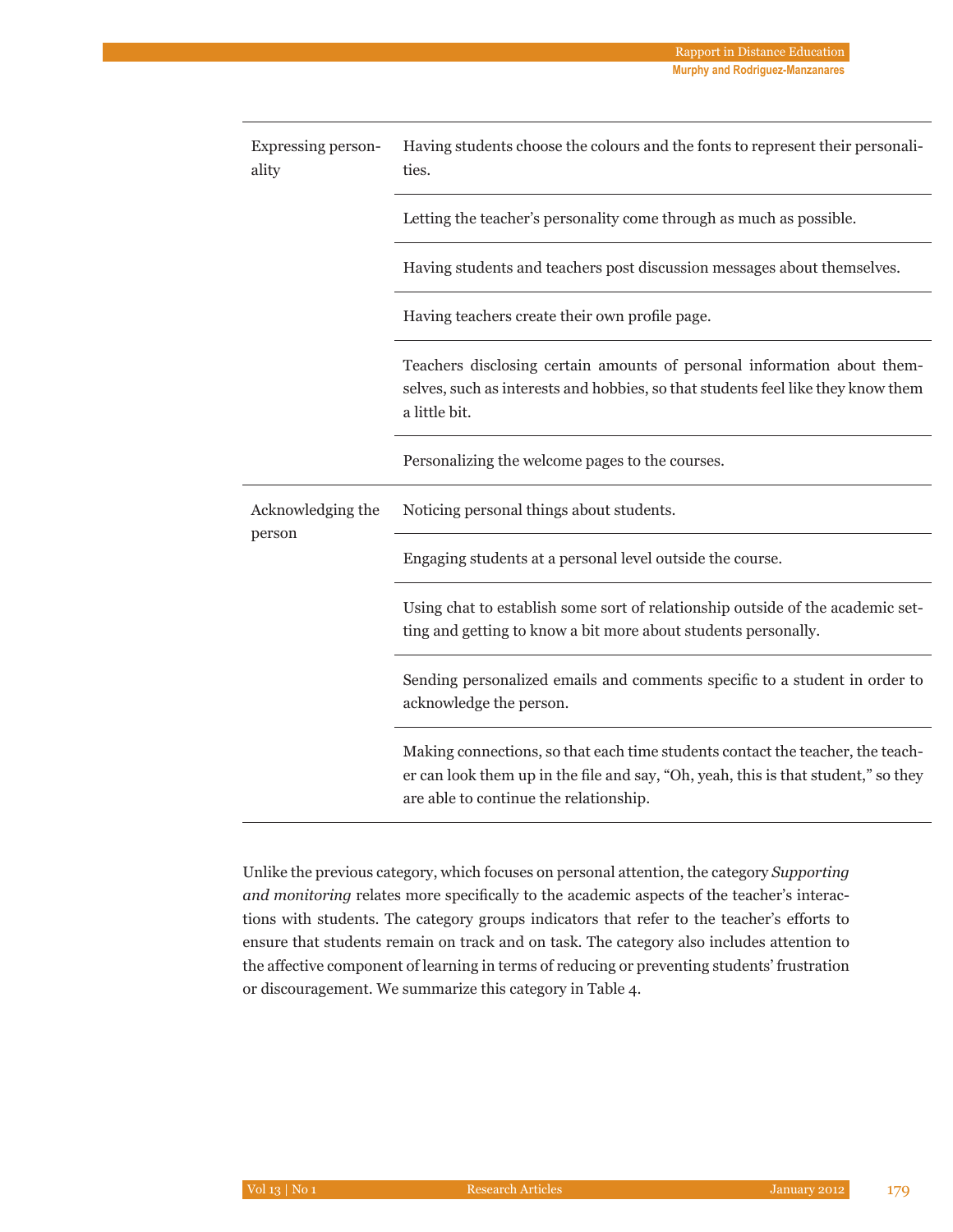## Table 4

## *Category: Supporting and Monitoring*

| Subcategory    | Indicator                                                                                                                                                                            |
|----------------|--------------------------------------------------------------------------------------------------------------------------------------------------------------------------------------|
| Supporting and | Posting emails that say, "If you're having trouble, come and talk to me."                                                                                                            |
| monitoring     | Sending students a hard copy letter to welcome them to the course.                                                                                                                   |
|                | Sending emails to students regarding information so they know that the teach-<br>er is there trying to help them get through.                                                        |
|                | Asking students to submit a document explaining any special circumstances<br>that the virtual school should be aware of.                                                             |
|                | Trying to read messages as if they were spoken, and then writing, phoning, or<br>chatting with students to know that they are surviving and are not getting too<br>frustrated.       |
|                | Sending weekly emails to students just to make sure they are on track and are<br>not discouraged with the course.                                                                    |
|                | Sending information to schools and ccing the students, so they can see that<br>the teacher is really looking out for them and making sure they are on task and<br>getting work done. |
|                | Offering help to improve submissions.                                                                                                                                                |
|                | Being willing to give students as much help as they need.                                                                                                                            |
| Praising       | Communicating that you are really impressed with what they are trying to do.                                                                                                         |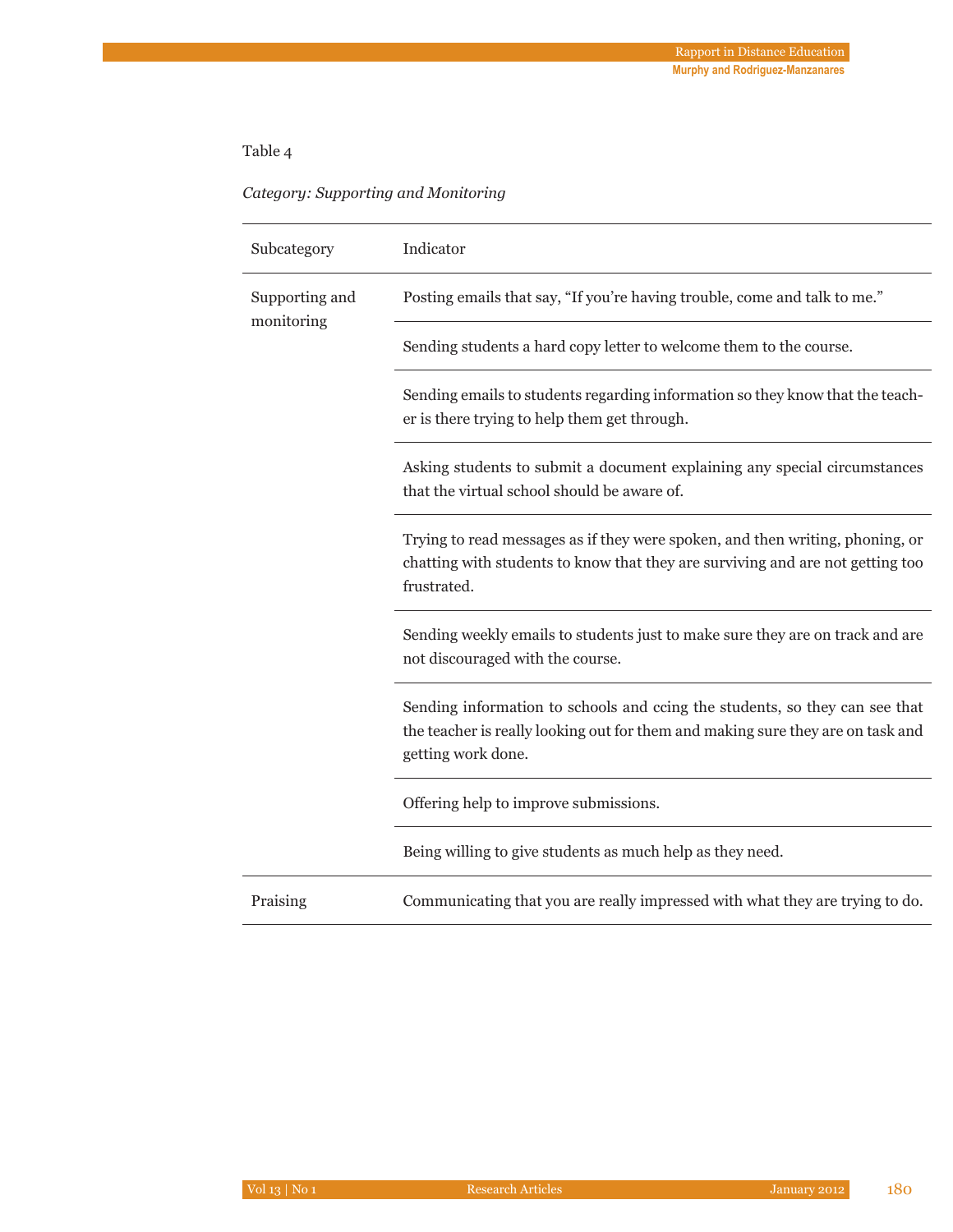| Providing feedback | Providing regular feedback from the teacher everyday in terms of how well<br>students are meeting the outcomes of the lesson.                                                                                                 |
|--------------------|-------------------------------------------------------------------------------------------------------------------------------------------------------------------------------------------------------------------------------|
|                    | Returning a lesson with comments.                                                                                                                                                                                             |
|                    | Not marking an assignment if a student had a problem on it, but returning it<br>and saying, "You really had trouble with that assignment. How about you meet<br>me on chat and we'll talk about it and you can re-submit it?" |
|                    | Emailing students to provide positive reinforcement, encouragement, or feed-<br>back or to invite questions.                                                                                                                  |

The category *Availability, accessibility, and responsiveness* in Table 5 groups indicators that reference the ongoing, easy, and immediate accessibility of the teacher to answer questions, welcome students, or address needs.

### Table 5

### *Category: Availability, Accessibility, and Responsiveness*

| Subcategory        | Indicator                                                                                                       |
|--------------------|-----------------------------------------------------------------------------------------------------------------|
| Being available    | Talking on a daily basis.                                                                                       |
|                    | Having constant messaging going on.                                                                             |
|                    | Being accessible, offering chats and office hours, and making kids know that<br>they can email you at any time. |
|                    | Building the feeling that students are welcome to email at any time.                                            |
|                    | Being available to provide help to students.                                                                    |
|                    | Making it as easy as possible for students to get in contact and stay in contact.                               |
|                    | Being there to answer students' questions.                                                                      |
| Responding quickly | Responding as soon as possible when students ask a question or want some-<br>thing.                             |
|                    | Addressing students' needs in a timely fashion.                                                                 |

| Vol 13   No 1<br><b>Research Articles</b><br>January 2012 |  |
|-----------------------------------------------------------|--|
|-----------------------------------------------------------|--|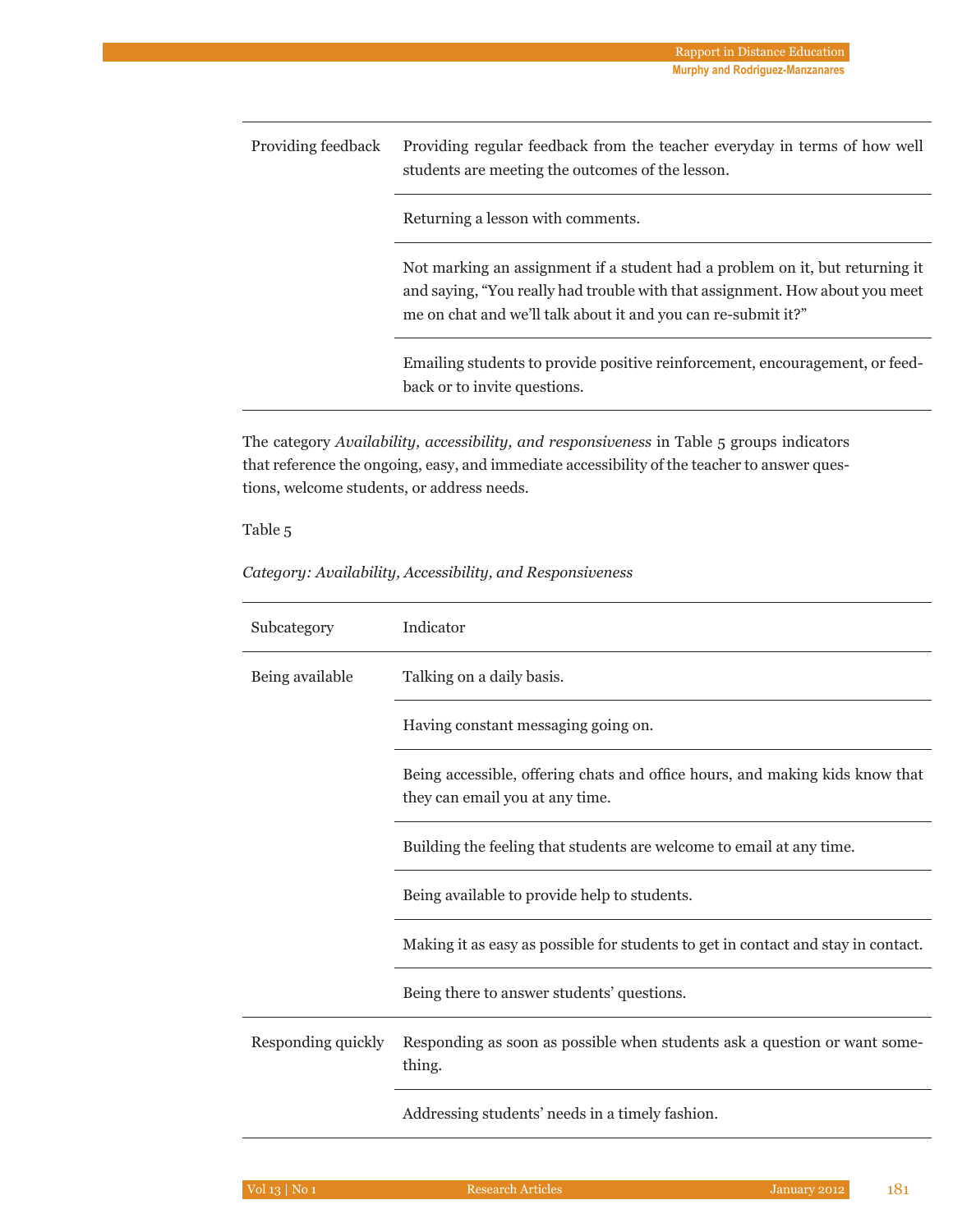Table 6 groups the indicators for the category *Non text-based interactions*. This category references the tools used by teachers to contact students. In particular, it emphasizes realtime interactions such as those provided through phone and video. This category also includes interactions that occur in person such as in face-to-face visits by teachers.

### Table 6

|  |  |  | Category: Non Text-based Interactions |
|--|--|--|---------------------------------------|
|--|--|--|---------------------------------------|

| Subcategory        | Indicator                                                                                      |
|--------------------|------------------------------------------------------------------------------------------------|
| Hearing each other | Letting students hear your voice.                                                              |
|                    | Making initial telephone calls to touch base and help develop a relationship.                  |
|                    | Phoning new students.                                                                          |
|                    | Phoning the student and introducing oneself.                                                   |
|                    | Calling students and talking.                                                                  |
|                    | Using phone contact first because, in the voice, we hear friendliness and an-<br>tagonism.     |
| Seeing each other  | Using webcams to see each other.                                                               |
|                    | Providing an opportunity for students to see a picture of you, to hear your<br>voice on video. |
|                    | Having weekly meetings using real-time, web conferencing to see others' ex-<br>pressions.      |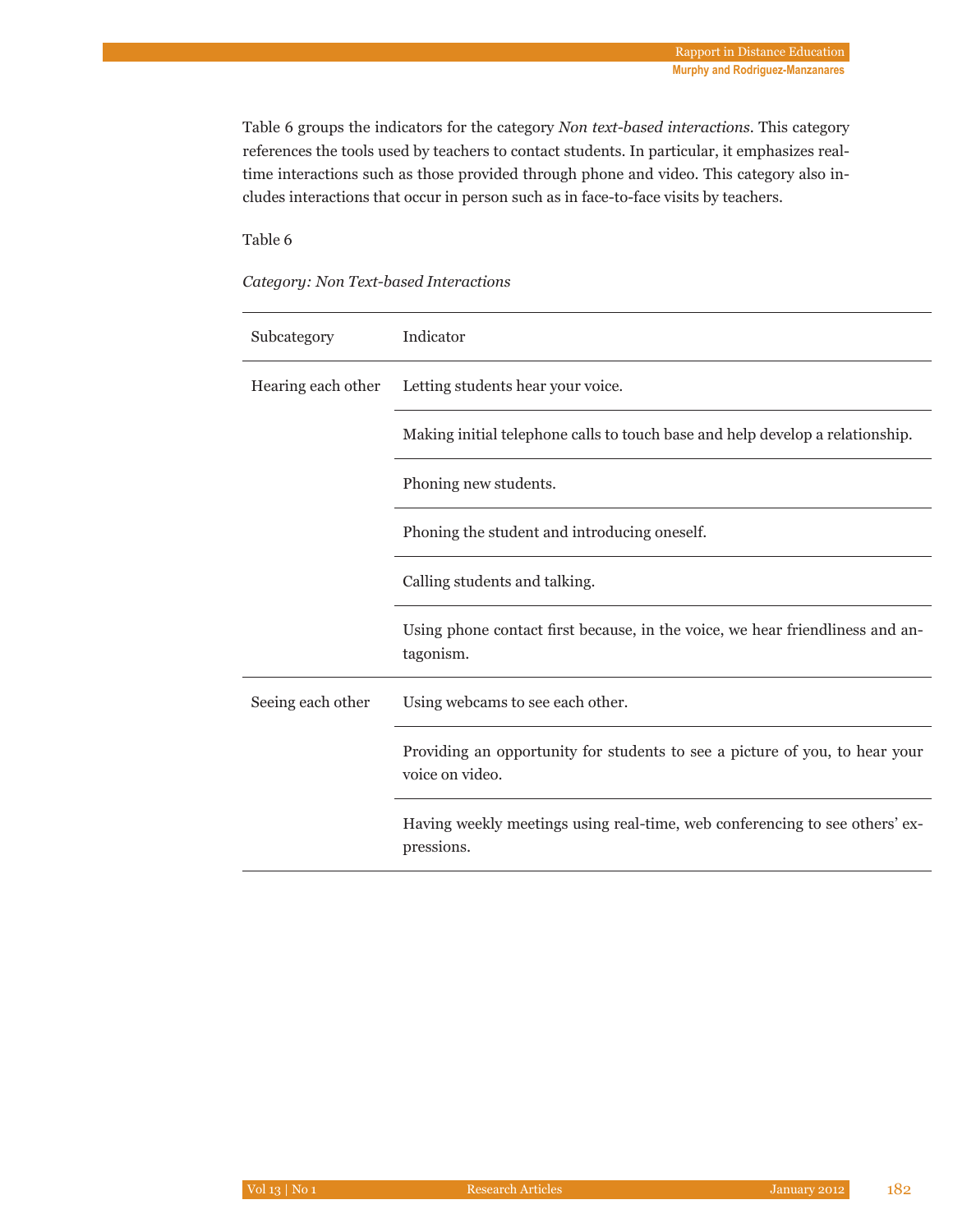Interacting in realtime, face-to-face Inviting students to come to specific sessions such as a provincial exam preparation session. Holding a ski trip. Holding a picnic. Holding an open house in the virtual school and inviting other students to come, and having games and pizza for them. Going out to the schools and meeting the students.

Table 7 presents the indicators related to the category *Tone of interactions*. This category suggests that rapport, at least in part, is a function of the tone of the communication. The tone might communicate humour and respect and it may be light, honest, friendly, and warm.

Table 7

*Category: Tone of Interactions*

| Subcategory    | Indicator                                                              |
|----------------|------------------------------------------------------------------------|
| Being friendly | Exchanging pleasantries.                                               |
|                | Being as positive as possible.                                         |
|                | Teacher revealing to students that he or she is pretty easy-going.     |
|                | Having a more jovial relationship.                                     |
|                | Building a relationship with that student, so it doesn't feel as cold. |
|                | Addressing students' needs in a friendly fashion.                      |
|                | Being approachable and friendly.                                       |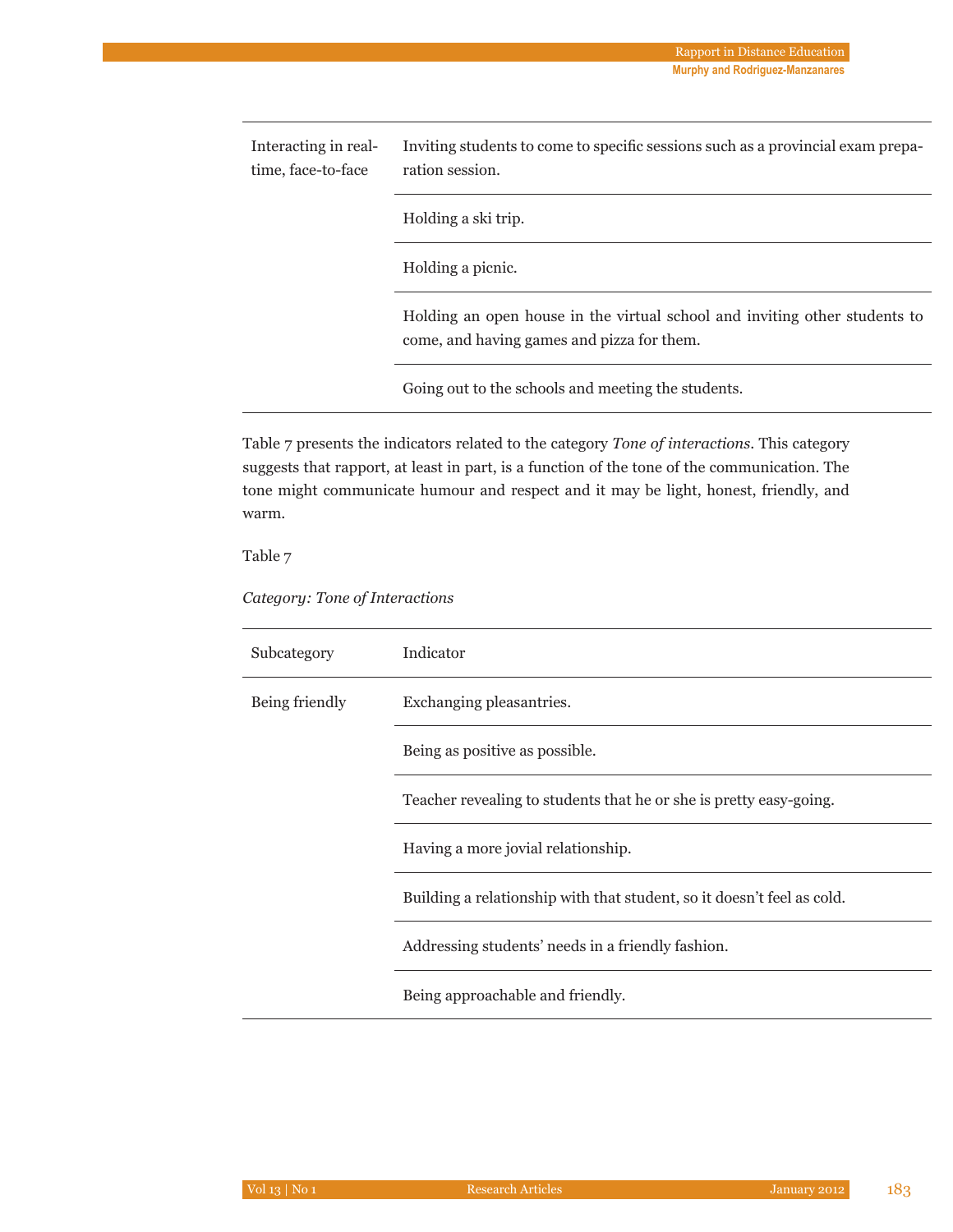|                                | Rapport in Distance Education                                              |
|--------------------------------|----------------------------------------------------------------------------|
|                                | <b>Murphy and Rodriguez-Manzanares</b>                                     |
| Being humorous                 | Teachers revealing to students their sense of humour.                      |
|                                | Joking with the students as much as possible.                              |
|                                | Having a sense of humour.                                                  |
| Being respectful<br>and honest | Treating students with respect and showing that they are important to you. |
|                                | Respecting the commitment that students are making.                        |
|                                | Showing students respect in the chat room.                                 |
|                                | Conveying to students respect for making such a big commitment.            |
|                                | Treating students like adults.                                             |
|                                | Admitting mistakes.                                                        |

Table 8 groups indicators related to the category of *Non-academic conversation/interactions* between students and teachers. This category highlights the social nature of rapport and emphasizes the affective components of caring and empathy. Unlike the category presented in Table 4 (*Supporting and monitoring*), it emphasizes monitoring and supporting students personally, as opposed to solely academically.

Table 8

*Category: Non-academic Conversation/Interactions*

| Subcategory         | Indicator                                                                                                                                                   |
|---------------------|-------------------------------------------------------------------------------------------------------------------------------------------------------------|
| Conversing socially | Initiating small talk.                                                                                                                                      |
|                     | Communicating with students on a social level.                                                                                                              |
|                     | Seeking ways to have conversations with students.                                                                                                           |
|                     | Talking about off-topic issues.                                                                                                                             |
|                     | Part of the teacher's message should not be business-related, but should be,<br>"Hope you're having a good week. Grad's coming up: did you get your dress?" |
|                     | Sending students emails that would be more in the sense of banter.                                                                                          |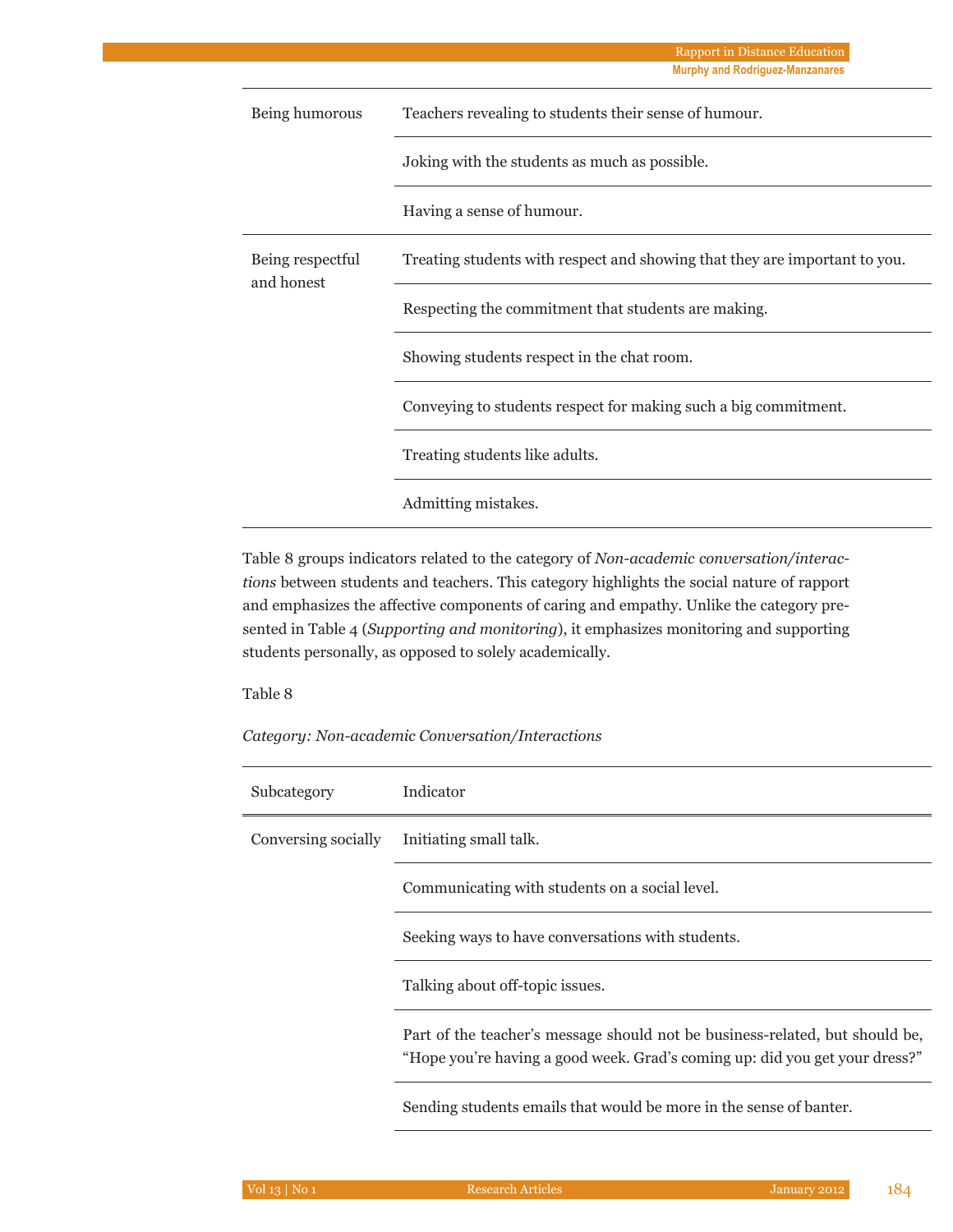| Showing care and<br>concern | Answering students when they ask questions and asking them about other<br>things, like "Are you having a good week this week?" |  |
|-----------------------------|--------------------------------------------------------------------------------------------------------------------------------|--|
|                             | Asking "How was your weekend? How are you feeling today?"                                                                      |  |
|                             | If students have had a personal problem, checking up with them later on to<br>make sure that everything is ok.                 |  |
|                             | Text messaging students to ask them how their day is going.                                                                    |  |
|                             | Saying good morning to them, and asking them how their day is going.                                                           |  |
|                             | Talking to students about things that are important in their life.                                                             |  |
|                             | Asking students how they are doing.                                                                                            |  |
|                             | Showing care, that you are on the student's side, and that the student is not<br>just another number.                          |  |
|                             | Not downplaying students' feelings.                                                                                            |  |

### Discussion

In addition to identifying indicators of rapport, the previous section identified the importance of rapport as well as challenges associated with rapport-building in DE. Teachers presented two different types of beliefs or personal theories concerning rapport. One emphasized its importance given the online context as a mechanism that compensates for the anonymity resulting from lack of face-to-face interactions. The other downplayed its importance and highlighted limitations related not only to time, software, and traditions of DE, but to preferences on the part of students.

Teachers' beliefs about the importance of rapport may have been limited by our first question, which simply asked whether rapport was important in DE. If we had provided teachers with a list of indicators of rapport from the literature and asked them to identify which were important, all the teachers might have selected some of the indicators. This is because a number of the indicators, although associated with rapport in this context, are indicative simply of effective teaching in general. These indicators might relate to giving praise (Kyriacou, 2009), showing respect for students (Delaney, Johnson, Johnson, & Treslan, 2010; Granitz et al., 2009), creating a positive atmosphere (Granitz et al., 2009), using humour, providing timely feedback, or being accessible and communicative (Delaney et al., 2010).

Rapport, as noted already, has been described as a dyadic phenomenon experienced only in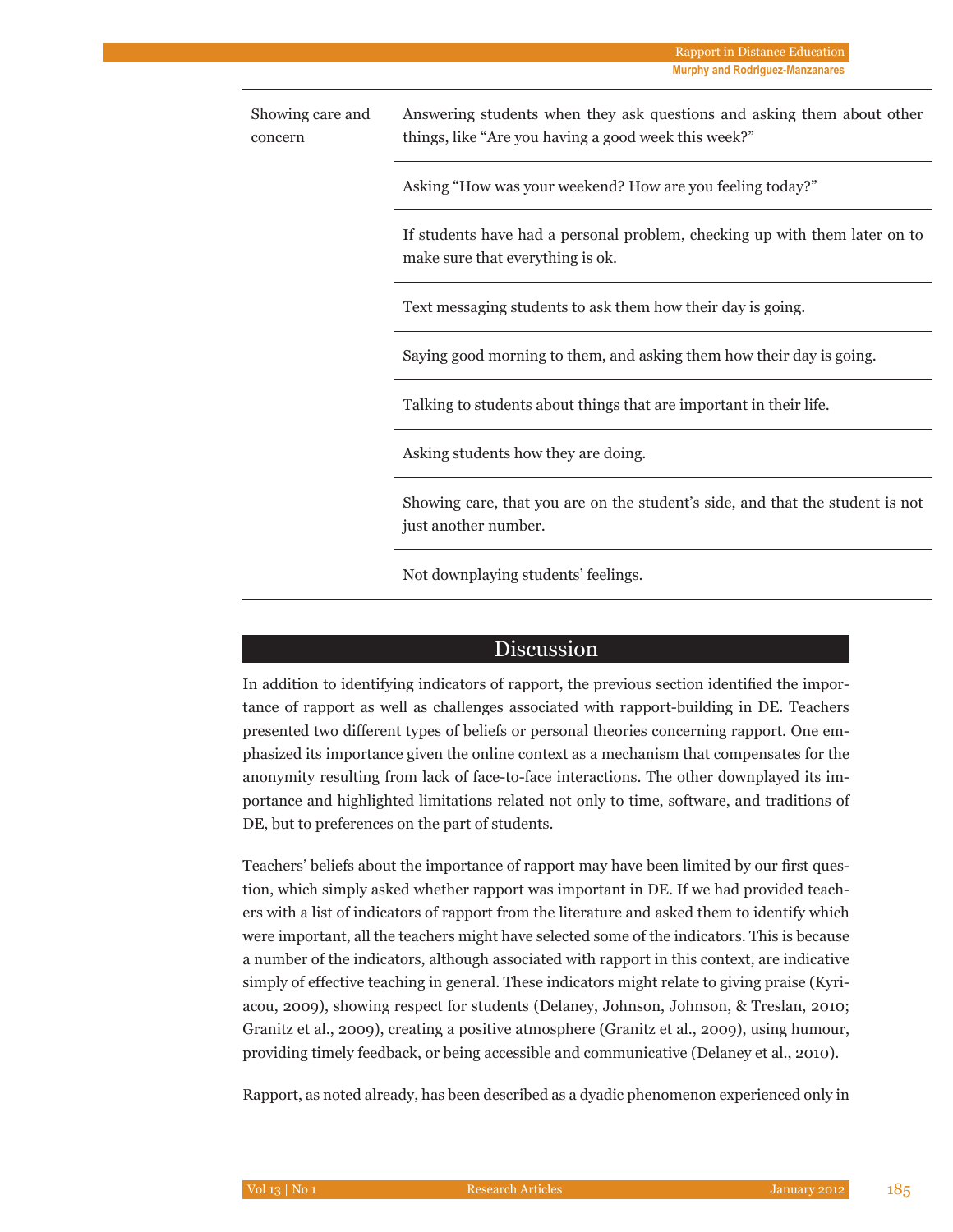interaction between individuals. Tickle-Degnen and Rosenthal (1990) emphasized the notion of mutual coordination as an element in rapport such as adopting the other's perspective or posture sharing and mimicry. We identified three indicators of rapport which reflect this mutual interaction and which we grouped in the category *Recognizing the person/ individual*. However, our findings focus more on teachers' role in rapport-building and, in that regard, the dyadic, mutual character of the construct is downplayed in favour of teachers' conscious efforts to engage in rapport behaviours directed toward the student. Those efforts do not reference any expectations of or requirements for the student to reciprocate. For example, one teacher described promoting rapport by asking students about their personal interests. Another focused on letting the teacher's personality come through as much as possible.

The literature on rapport has come largely from contexts of psychology (e.g., Bernieri et al., 1996; Tickle-Degnen & Rosenthal, 1990), the medical and counselling field (e.g., Barnett, 2001; Gaglio, Nelson, & King, 2006; Hall et al., 2009), and marketing (e.g., DeWitt & Brady, 2003; DeWitt & Liu, 2002; Gremler & Gwinner, 2000; Macintosh, 2009a, 2009b). It is possible that, in those contexts, rapport might be defined more as a mutual phenomenon. In a context of DE however, it may be that rapport-building is a task of the teacher. Teachers linked respect with rapport and referred to the importance of showing students respect for their commitment and treating them like adults. Kyriacou (2009) and Granitz et al. (2009) also identified respect as an indicator of rapport, although they described it as a mutual phenomenon. Also, the question we asked teachers about rapport-building did not focus on its mutual dyadic nature.

The nonverbal behaviours associated with rapport in the literature such as smiling and head-nodding or postural mimicry might be possible in a context of DE where video or webcams are used. As noted in the study by Stock (2010), mimicry can even be achieved in a text-based context through behaviours as mirroring sentence length. In our study, teachers did not refer to any types of mirroring. They did, however, refer to adapting or tailoring their behaviours to the students such as finding out their interests and then asking questions about them later. We may assume, therefore, that text-based mirroring and mimicry is an appropriate rapport-building behaviour in DE.

In terms of comparisons with the literature on rapport, teachers referenced many of the indicators that we identified in the literature. One notable exception would be those indicators grouped in the category *Recognizing the person/individual* as well as the indicator *Avoiding favouritism.* In a DE environment where interactions may be more one on one, favouritism may not be an issue. Teachers did not refer specifically to thanking students or apologizing to them, except for the one indicator that referred to admitting mistakes. Other indicators identified in the literature but not referenced by teachers include: *Showing consistent and predictable behaviours* and *Creating trust through fulfillment of contracts and promises*. Although teachers did not refer to *Creating a positive, friendly, cooperative environment*, the category of *Tone of interactions* groups similar indicators.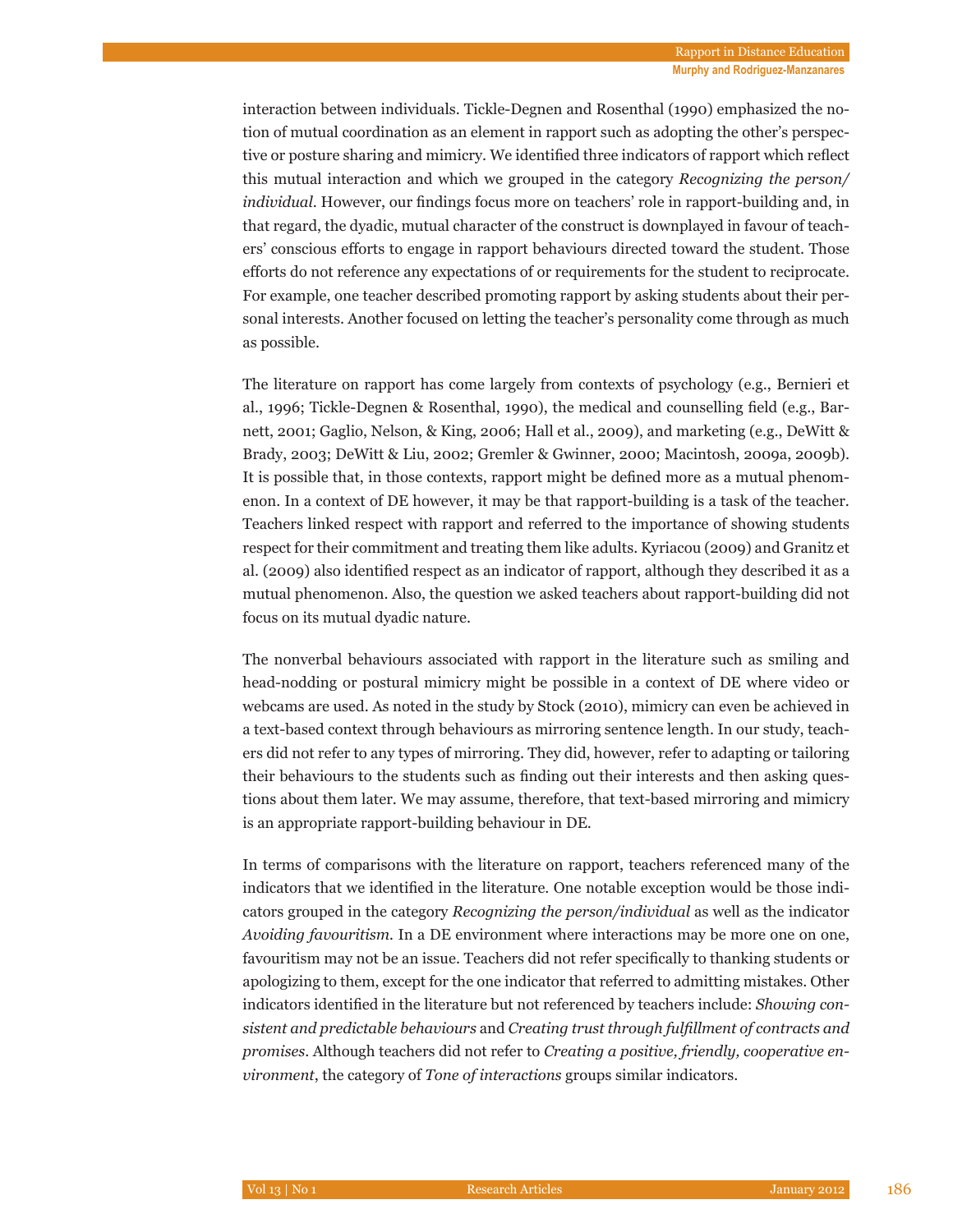Teachers identified indicators of rapport that we had not noted in the literature. We grouped one set of these indicators in the category *Non text-based interactions*. Some are specific to DE such as *Setting up profiles or homepages*. Other indicators referred to the use of specific tools such as chat, course café, email, video, webcam, and telephone. Teachers also provided more specific indicators than those we identified in the literature. For that reason, we included categories and subcategories as well as indicators. We might have referred to our subcategories as indicators and to our indicators as examples.

### Conclusion

The findings presented in this paper are limited to teachers' beliefs. Beliefs of students enrolled in DE would not only have provided some triangulation but, as well, further insights into how important rapport, or some elements of it, might be in DE. The findings should also be interpreted in a context of virtual schooling (i.e., a high-school as opposed to a postsecondary context). An adolescent's needs for rapport might be different from those of postsecondary adults learning online. The scope of our questions limited the types of responses. A follow-up study using a more fine-grained focus on specific indicators might provide insights into specific rapport-related behaviours. The objective of the study was not to identify the types of rapport-building behaviours in which teachers are presently engaging. That type of focus might be taken in a follow-up study using interviews and online observations. Likewise, follow-up studies could explore the role of other factors that might influence either negatively or positively rapport-building in DE. These might include, for example, culture and language.

In spite of the limitations, this study highlights an element of DE about which little has been written. It provides indicators of rapport that might be used by DE teachers in their own teaching. The indicators might also be used in contexts of DE teacher professional development as a springboard for discussion or, more prescriptively, as guides to online teacher behaviour. They might be presented to teachers in survey format. Alternatively, the indicators might be used to measure rapport in the transcripts of online discussions or email correspondence. Finally, in terms of research, our study raises questions such as the following: Which indicators of rapport are most important in DE? What are the obstacles to building rapport in DE?

## Acknowledgements

The study reported on in this paper was made possible by a grant from the Social Sciences and Humanities Research Council of Canada (SSHRC). Thank you to research assistants Kate Scarth, for her assistance with coding, Charlie O'Keefe and Janine Murphy, for recruitment of research participants, and Ying Zhang, for help with locating literature on rapport and with the reference list.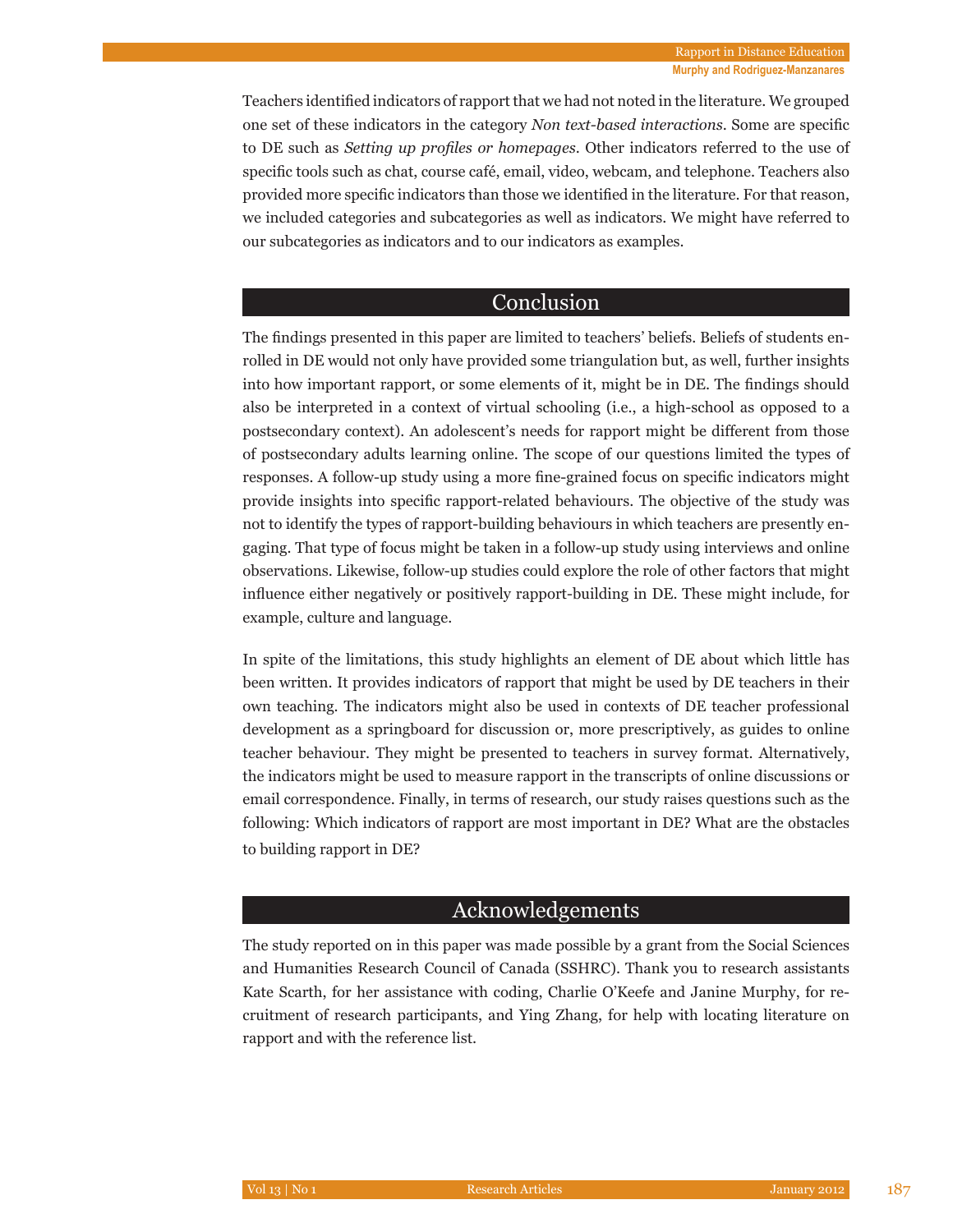### References

Altman, I. (1990). Conceptualizing "rapport." *Psychological Inquiry, 1*(4), 294-323.

- Aviv, R. (2001). Educational performance of ALN via content analysis. *Journal of Asynchronous Learning Networks, 4*(2), 53-72. Retrieved from http://www.aln.org/ publications/jaln/v4n2/pdf/v4n2\_aviv.pdf
- Barnett, P. B. (2001). Rapport and the hospitalist. *American Journal of Medicine*, *111*(9), 31-35.
- Benson, T. A., Cohen, A. L., & Buskist, W. (2005). Rapport: Its relation to student attitudes and behaviors toward teachers and classes. *Teaching of Psychology*, *32*, 236-238.
- Bernieri, F. J. (1988). Coordinated movement and rapport in teacher student interaction. *Journal of Nonverbal Behavior*, *12*(2), 120-138.
- Bernieri, F. J., Gillis, J. S., Davis, J. M., & Grahe, J. E. (1996). Dyad rapport and the accuracy of its judgment across situations: A lens model analysis. *Journal of Personality and Social Psychology, 71*(1), 110-129. doi: 10.1037/0022-3514.71.1.110
- Carey, J. C., Hamilton, D. L., & Shanklin, G. (1986). Development of an instrument to measure rapport between college teachers. *Journal of College Student Personnel, 27*(3), 269-273.
- Delaney, J., Johnson, A., Johnson. T., & Treslan, D. (2010). *Students' Perceptions of Effective Teaching in Higher Education*. Retrieved from http://www.uwex.edu/disted/ conference/Resource\_library/handouts/28251\_10H.pdf
- DeWitt, T., & Brady, M. K. (2003). Rethinking service recovery strategies: The effect of rapport on consumer responses to service failure. *Journal of Service Research*, *6*(2), 193-207.
- DeWitt, T., & Liu, Y. (2002). The customer orientation-loyalty model: The role of emotional contagion and rapport in the service encounter. In W. J. Kehoe & J. H. Lindgren Jr. (Eds.), *2002 American Marketing Association Summer Educators' Conference proceedings: Enhancing knowledge development in marketing* (p. 321). Chicago, IL: American Marketing Association.
- Fox, D. (1983). Personal theories of teaching. *Studies in Higher Education, 8*(2), 151-163.
- Frisby, B. N., & Martin, M. M. (2010). Instructor-student and student-student rapport in the classroom. *Communication Education, 59*(2), 146-164. doi:10.1080/03634520903564362
- Gaglio, B., Nelson, C. C., & King, D. (2006). The role of rapport: Lessons learned from conducting research in a primary care setting. *Qualitative Health Research*, *16*(5),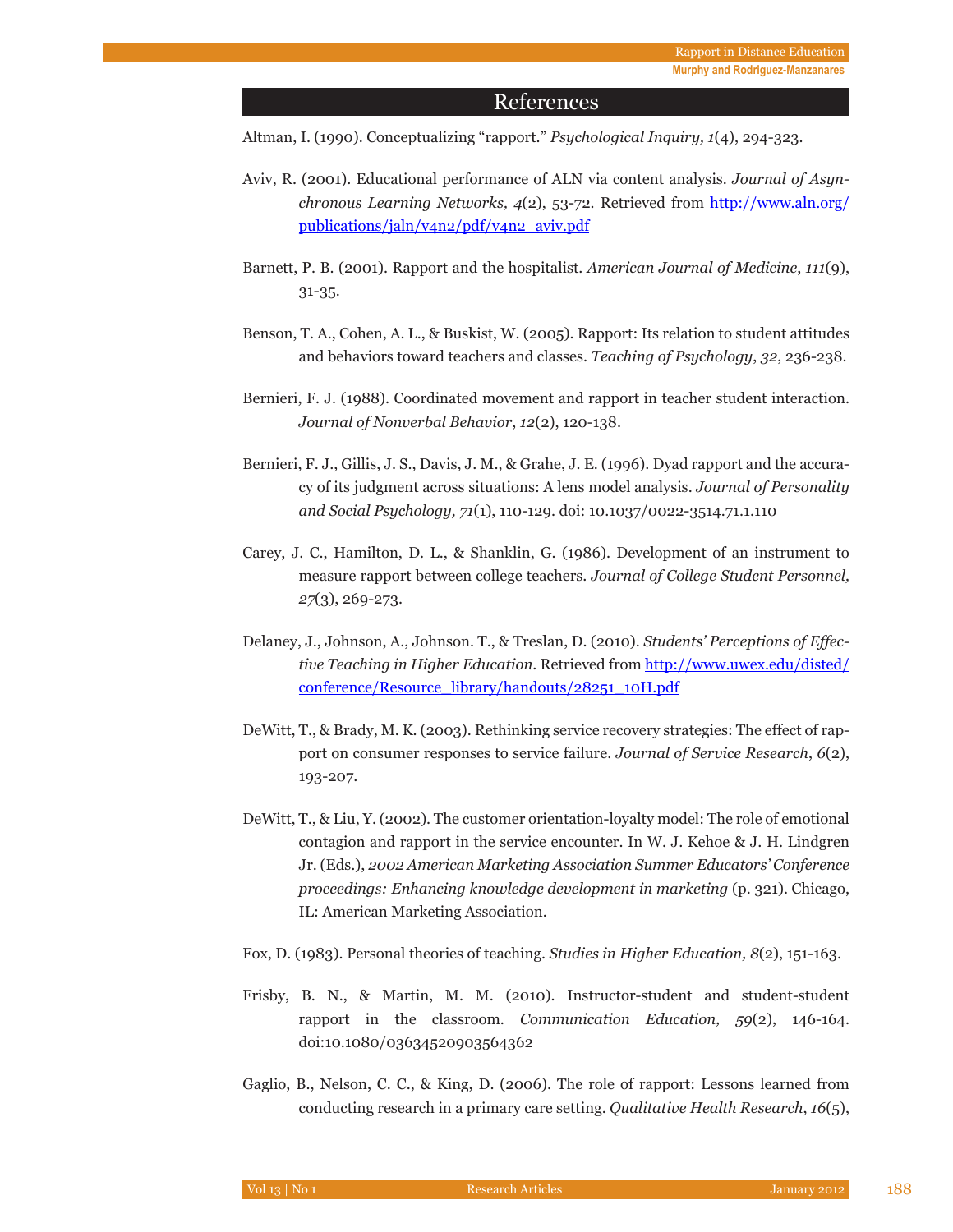723-734.

- Gillis, J., Bernieri, F. & Wooten, E. (1995). The effects of stimulus medium and feedback on the judgment of rapport. *Organizational Behavior and Human Decision Processes*, *63*, 33-46.
- Granitz, N. A., Koernig, S. K., & Harich, K. R. (2009). Now it's personal: Antecedents and outcomes of rapport between Business faculty and their students. *Journal of Marketing Education, 31*(1), 52-65. doi: 10.1177/0273475308326408
- Gremler, D. D., & Gwinner, K. P. (2000). Customer-employee rapport in services relationships. *Journal of Services Research*, *3*(1), 82-104.
- Hall, J. A., Roter, D. L., Blanch, D. C., & Frankel, R. M. (2009). Observer-rated rapport in interactions between medical students and standardized patients. *Patient Education and Counseling, 76*(3), 323-327. doi: 10.1016/j.pec.2009.05.009
- Jones, J., Warren, S., & Robertson, M. (2009). Increasing student discourse to support rapport building in web and blended courses using a 3d online learning environment. *Journal of Interactive Learning Research*, *20*(3), 269-294.
- King, N., & Horrocks, C. (2010). *Interviews in qualitative research*. London: Sage.
- Kyriacou, C. (2009). *Effective teaching in schools: Theory and practice* (3<sup>rd</sup> ed.). London: Nelson Thornes Publishers.
- Lakin, J. L., & Chartrand, T. L. (2003). Using nonconscious behavioural mimicry to create affiliation and rapport. *Psychological Science*, *14*(4), 334-339.
- Lee, R. M., & Fielding, N. G. (2004). Tools for qualitative data analysis. In M. A. Hardy & A. Bryman (Eds.), *Handbook of data analysis* (pp. 529-546). London: Sage.
- Macintosh, G. (2009a). Examining the antecedents of trust and rapport in services: Discovering new interrelationships. *Journal of Retailing and Consumer Services, 16*(4), 298-305. doi:10.1016/j.jretconser.2009.02.001
- Macintosh, G. (2009b). The role of rapport in professional services: Antecedents and outcomes. *Journal of Services Marketing, 23*(2), 71-79. doi:10.1108/08876040910946332
- Marks, R. B. (1994), *Personal selling: An interactive approach*. Boston, MA: Allyn & Bacon.
- Marshall, J. (1981). Making sense as a personal process. In P. Reason & J. Rowan (Eds.), *Human inquiry: A sourcebook of new paradigm research* (pp. 395-399). Chichester: John Wiley & Sons.

Merriam, S. B. (2009). *Qualitative research: A guide to design and implementation*. San

| Vol 13   No 1 | <b>Research Articles</b> | January 2012 | 189 |
|---------------|--------------------------|--------------|-----|
|               |                          |              |     |